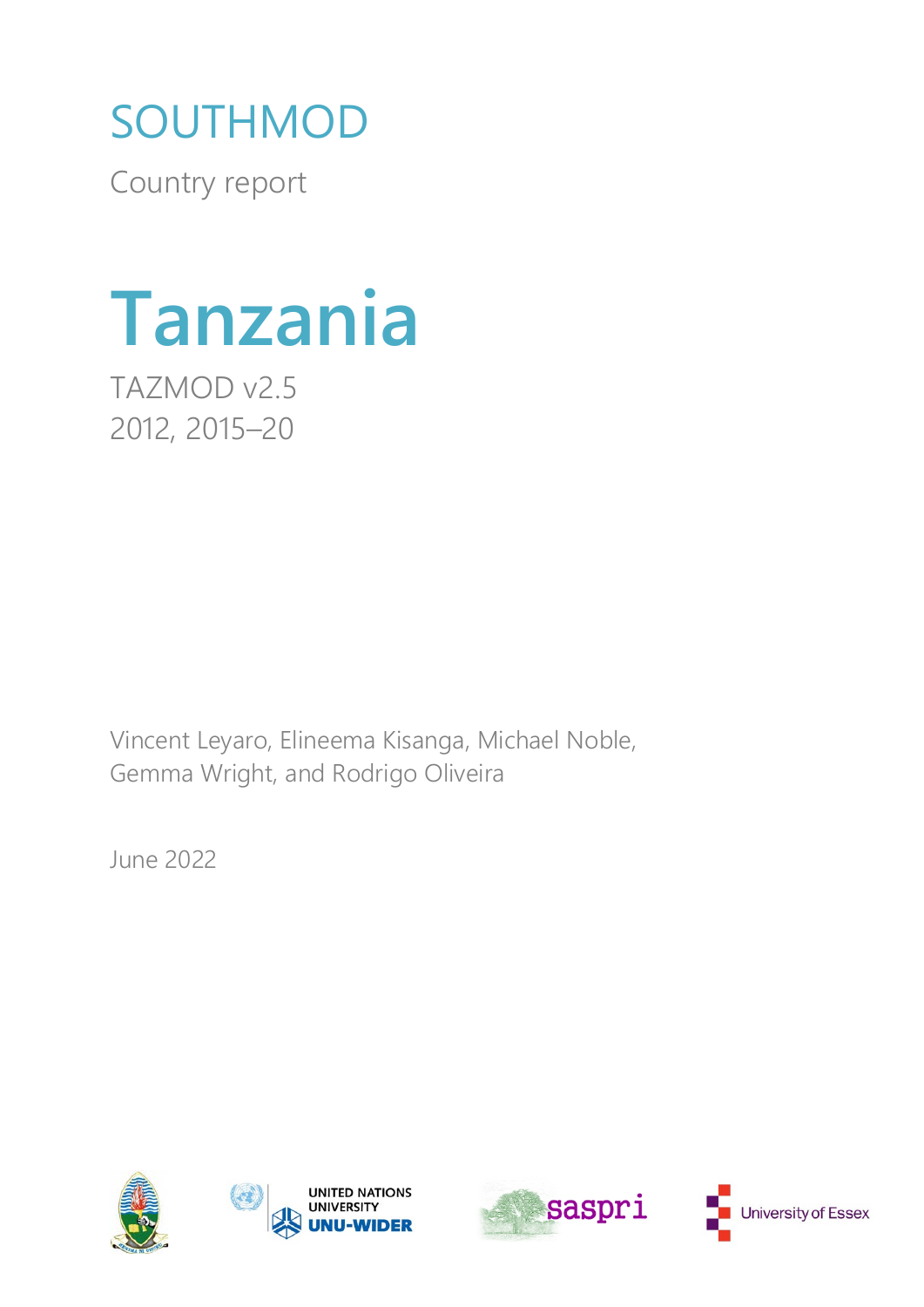#### **Acknowledgements**

The team thank Professor Jukka Pirttilä for his support and comments. Dr David McLennan, Dr Helen Barnes, and Ms Michell Mpike (SASPRI) are thanked for their contributions at earlier stages of the project. This report draws from and builds on the Leyaro et al. (2015) WIDER Working Paper. Preliminary findings from this report were presented at a SOUTHMOD project workshop convened by UNU-WIDER on 10–11 October 2016 in Helsinki, Finland and on 4 July 2017 in Maputo, Mozambique.

Corresponding author: Gemma Wright[, gemma.wright@saspri.org](mailto:gemma.wright@saspri.org)

#### **Please cite as**

Leyaro, Vincent, Elineema Kisanga, Michael Noble, Gemma Wright, and Rodrigo Oliveira (2022). *UNU-WIDER SOUTHMOD Country Report: TAZMOD v2.5, 2012, 2015–20*, UNU-WIDER SOUTHMOD Country Report Series. Helsinki: UNU-WIDER.

#### **About the project**

#### SOUTHMOD – [simulating tax and benefit policies for development](https://www.wider.unu.edu/node/236949)

SOUTHMOD is a joint project between the United Nations University World Institute for Development Economics Research [\(UNU-WIDER\)](https://www.wider.unu.edu/), the Centre for Microsimulation and Policy Analysis [\(CeMPA\)](https://www.microsimulation.ac.uk/) at the Institute for Social and Economic Research [\(ISER\)](https://www.iser.essex.ac.uk/) at the [University of Essex,](http://www.essex.ac.uk/) and Southern African Social Policy Research Insights [\(SASPRI\)](http://saspri.org/) in which tax–benefit microsimulation models for selected developing countries are being built. These models enable researchers and policy analysts to calculate, in a comparable manner, the effects of taxes and benefits on household incomes and work incentives for the population of each country.

SOUTHMOD models are currently available for Ecuador (ECUAMOD), Ethiopia (ETMOD), Ghana (GHAMOD), Mozambique (MOZMOD), Namibia (NAMOD), South Africa (SAMOD), Tanzania (TAZMOD), Uganda (UGAMOD), Viet Nam (VNMOD), and Zambia (MicroZAMOD). SOUTHMOD models are updated to recent policy systems using national household survey data. This report documents TAZMOD, the SOUTHMOD model developed for Tanzania. This work was carried out by [University of Dar es Salaam](https://www.udsm.ac.tz/) in collaboration with the project partners.

The results presented in this report are derived using TAZMOD version 2.5 running on EUROMOD software. The report describes the different tax–benefit policies in place, how the microsimulation model picks up these different provisions, and the database on which the model runs. It concludes with a validation of TAZMOD results against external data sources. For further information on access to TAZMOD and other SOUTHMOD models, see the [SOUTHMOD page.](https://www.wider.unu.edu/node/236949)

The TAZMOD model and its documentation in this country report has been prepared within the UNU-WIDER project on 'SOUTHMOD—simulating tax and benefit policies for development'. For more information, see the [SOUTHMOD project](https://www.wider.unu.edu/node/236949)  [page.](https://www.wider.unu.edu/node/236949)

Copyright © UNU-WIDER 2022 Information and requests[: publications@wider.unu.edu](mailto:publications@wider.unu.edu) Typescript prepared by Ayesha Chari and Siméon Rapin.

The United Nations University World Institute for Development Economics Research provides economic analysis and policy advice with the aim of promoting sustainable and equitable development. The Institute began operations in 1985 in Helsinki, Finland, as the first research and training centre of the United Nations University. Today it is a unique blend of think tank, research institute, and UN agency—providing a range of services from policy advice to governments as well as freely available original research.

The Institute is funded through income from an endowment fund with additional contributions to its work programme from Denmark, Finland, Sweden, and the United Kingdom.

#### Katajanokanlaituri 6 B, 00160 Helsinki, Finland

The views expressed in this paper are those of the author(s), and do not necessarily reflect the views of the Institute or the United Nations University, nor the programme/project donors. WIDER does not take any responsibility for results produced by external users of the model.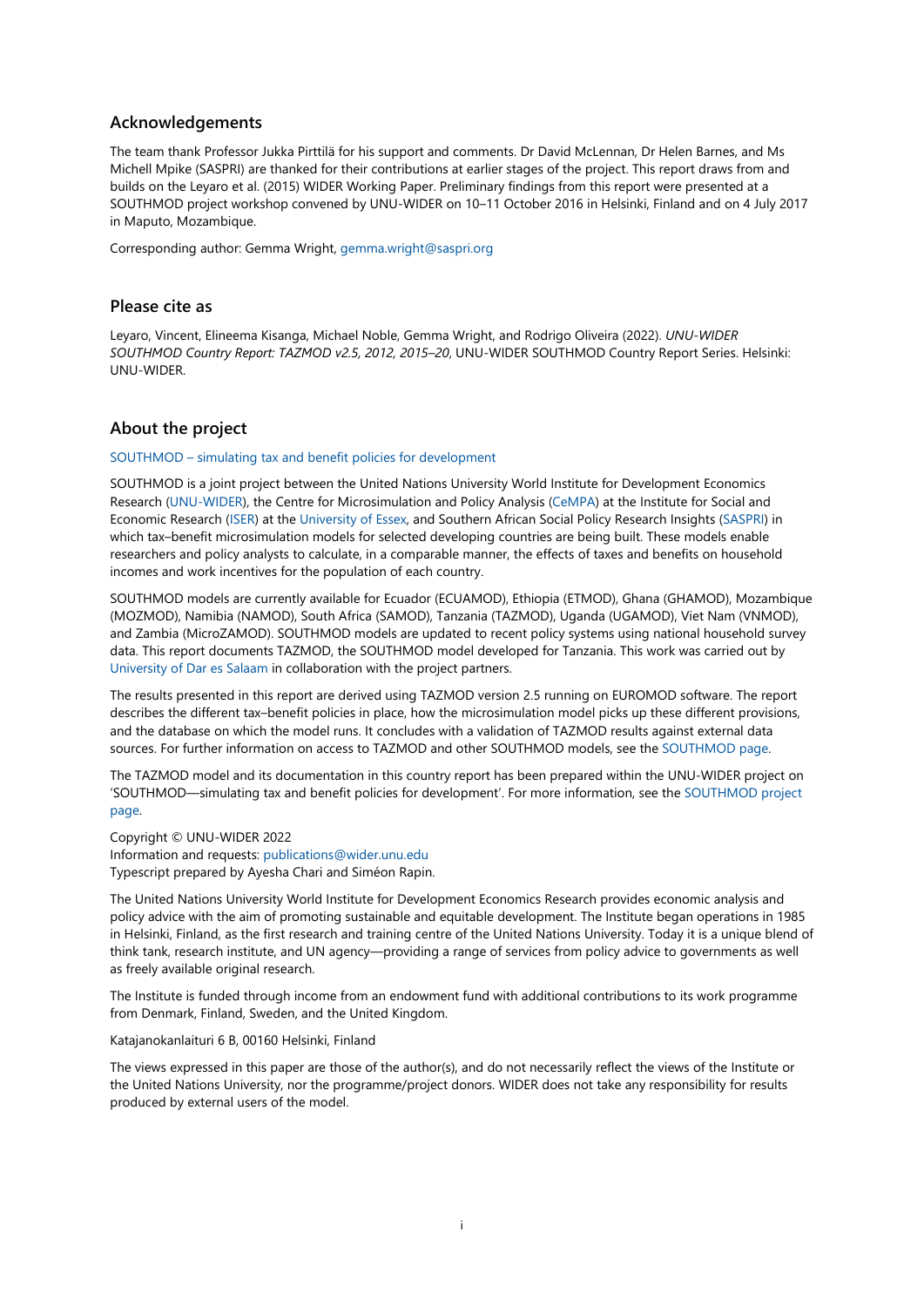# **Contents**

| 1              |     |  |
|----------------|-----|--|
|                | 1.1 |  |
|                | 1.2 |  |
|                | 1.3 |  |
|                | 14  |  |
| $\overline{2}$ |     |  |
|                | 2.1 |  |
|                | 2.2 |  |
|                | 2.3 |  |
|                | 2.4 |  |
|                | 2.5 |  |
| 3              |     |  |
|                | 3.1 |  |
|                | 3.2 |  |
|                | 3.3 |  |
|                | 3.4 |  |
|                | 3.5 |  |
| 4              |     |  |
|                | 4.1 |  |
|                | 4.2 |  |
|                | 4.3 |  |
|                |     |  |
|                |     |  |

# **Tables**

| Table 3.2: Transition shares from paid employment to unemployment with no market income  18 |  |
|---------------------------------------------------------------------------------------------|--|
|                                                                                             |  |
|                                                                                             |  |
|                                                                                             |  |
|                                                                                             |  |
|                                                                                             |  |
| Table A3 Tax and benefit instruments simulated in TAZMOD: Annual amounts (TZS) 30           |  |
|                                                                                             |  |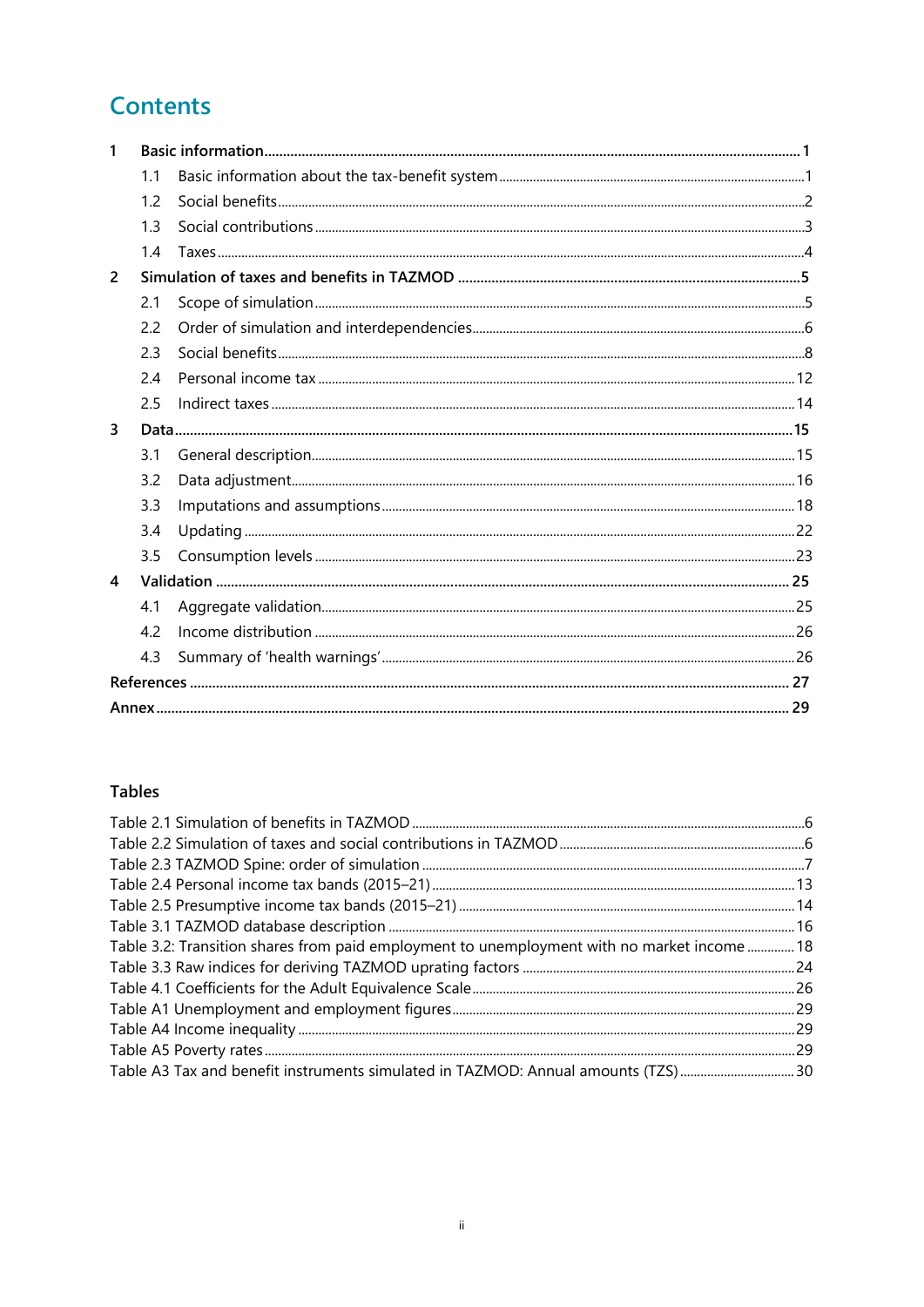# **Figures**

| Figure 3.1: Boxplots of employment income (yem) by occupational class with yem capped at different |  |
|----------------------------------------------------------------------------------------------------|--|
|                                                                                                    |  |
| Figure 3.2: Boxplots of self-employment income (yse) by CPC code with yse capped at different      |  |
|                                                                                                    |  |

# **Acronyms**

| <b>CPI</b>   | Consumer price index                |
|--------------|-------------------------------------|
| <b>HBS</b>   | Household Budget Survey             |
| <b>LFS</b>   | Labour Force Survey                 |
| LGA          | Local Government Authority          |
| LMA          | Law of Marriage Act                 |
| MoFP         | Ministry of Finance and Planning    |
| <b>NBS</b>   | National Bureau of Statistics       |
| <b>NHIF</b>  | National Health Insurance Fund      |
| <b>NSSF</b>  | National Social Security Fund       |
| <b>PAYE</b>  | Pay-as-you-earn                     |
| <b>PMT</b>   | Proxy means test                    |
| <b>PSSSF</b> | Public Service Social Security Fund |
| <b>PSSN</b>  | Productive Social Safety Net        |
| <b>PSU</b>   | Primary sampling unit               |
| <b>TASAF</b> | Tanzania Social Action Fund         |
| TMU          | TASAF monitoring unit               |
| TRA          | Tanzania Revenue Authority          |
| TZS          | Tanzanian shillings                 |
| <b>URB</b>   | Unified Registry of Beneficiaries   |
| VAT          | Value-added tax                     |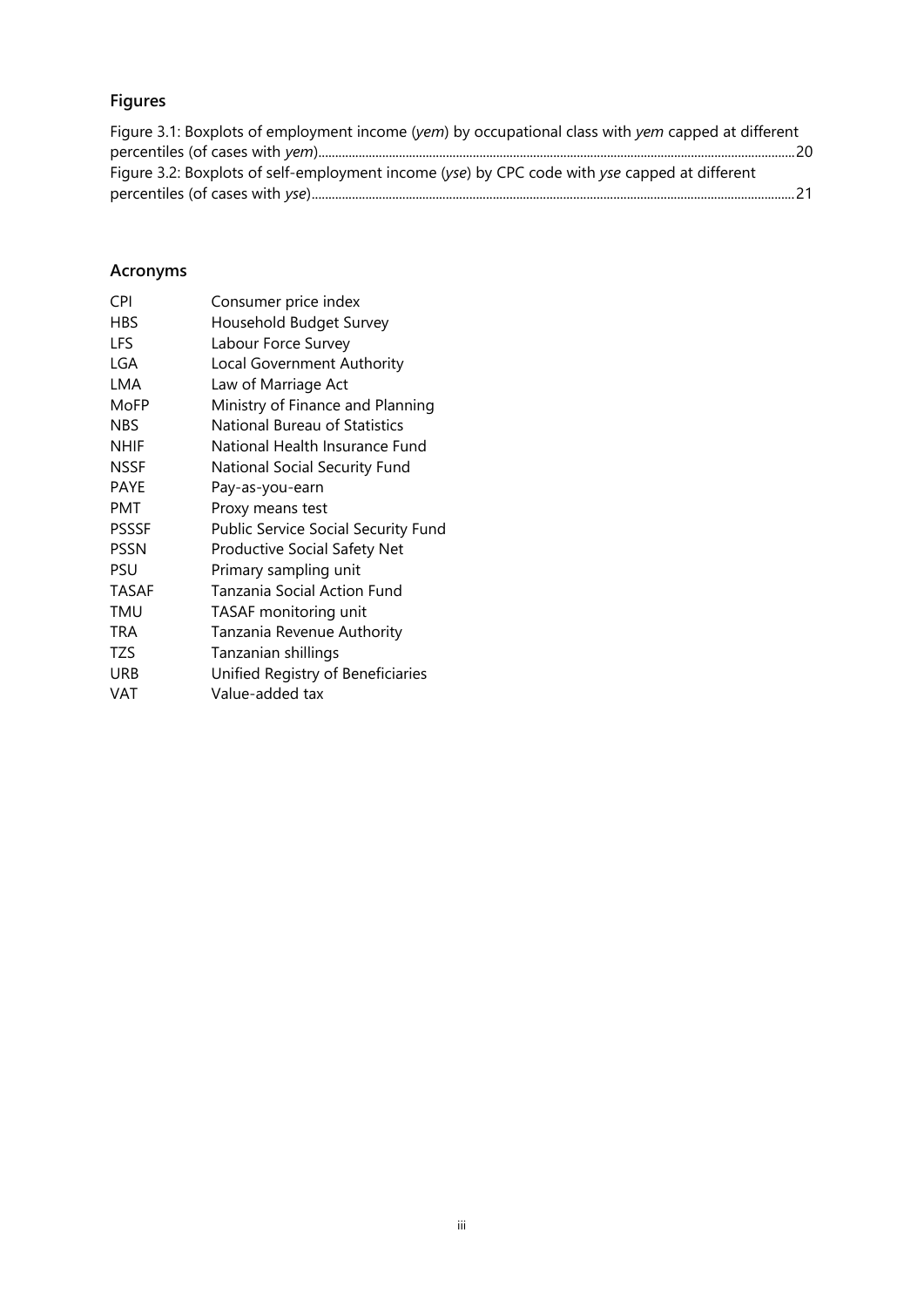# <span id="page-4-0"></span>**1 Basic information**

### <span id="page-4-1"></span>**1.1 Basic information about the tax-benefit system**

The United Republic of Tanzania is a member of both the Southern African Development Community (SADC) and the East African Community (EAC).

The working age in Tanzania is 18 years and above; work below that age is referred to as child labour. Primary education is free and compulsory for all children from seven years of age, and primary education lasts for a period of seven years. The minimum school leaving age in Tanzania is 14 years. Dependent children are defined as those aged below 18 years.

The Public Service Retirement Benefits Act 1999 defines the voluntary retirement age as 55 years and statutory retirement age as 60 years. An exception was enacted in 2018, whereby the statutory retirement age for professors, senior lecturers, and medical specialists was changed to 65 years.

In terms of family structure, polygamy is fairly widespread in Tanzania, with origins in Customary Law and Islamic Law traditions. The 1971 Law of Marriage Act (LMA) allows men to have more than one wife (but not for women to have more than one husband) and was written with the intention of accommodating both Customary Law and Islamic Law traditions (Howland and Koenen, n.d.). Importantly, the Act states that each wife shall enjoy equal rights and have equal status in law. However, where informal de facto variants of polygamy occur, the 'unofficial co-wives have limited social recognition and little protection under the LMA' (Howland and Koenen, n.d.: 27).

Lone parenthood is not very prevalent but is on the rise. Tanzania's Local Customary Law (Declaration) Order of 1963 states that children of married couples belong to the father, and this custodianship continues beyond divorce. The only exception is that divorced women are given temporary custodianship of children that they are breastfeeding. If a woman has an illegitimate child, the child is said to belong to the woman's father (see Government of Tanzania 1963: chapters 3 and 4).

In Tanzania, tax policies are divided between central and local government, although central government collects most of the tax revenue (see Leyaro et al. 2015). The Ministry of Finance and Planning (MoFP, formerly the Ministry of Finance and Economic Affairs) through the Tanzania Revenue Authority (TRA) is the custodian of the design, oversight, administration, and implementation of tax policies. The fiscal year runs from 1 July to 30 June, and amendments to taxes and other related financing policies are usually submitted by MoFP to Parliament at the start of the financial year through the Finance Bill. Upon approval of Parliament and signature by the president, the Finance Bill becomes the law known as the Finance Act. At the local government level, the Local Government Finance Act guides Local Government Authorities (LGAs) on sources of revenue and management of funds and resources. The municipal and district councils introduce the taxes using bylaws and although the rates may differ from one local government to another, they usually include property taxes, fees, and levies. Other fees, fines, and charges are collected by other ministries, departments, and agencies (MDAs) of the government other than MoFP, but they make an insignificant share of total revenue collections.

Tanzania has a progressive personal income tax schedule (the minimum rate is 9 per cent and the maximum is 30 per cent), which is applied at the level of the individual. There is no statutory indexing regime for taxes to take account of inflation in Tanzania. Taxpayers need to fill in a tax return; however, tax evasion and avoidance is still quite widespread.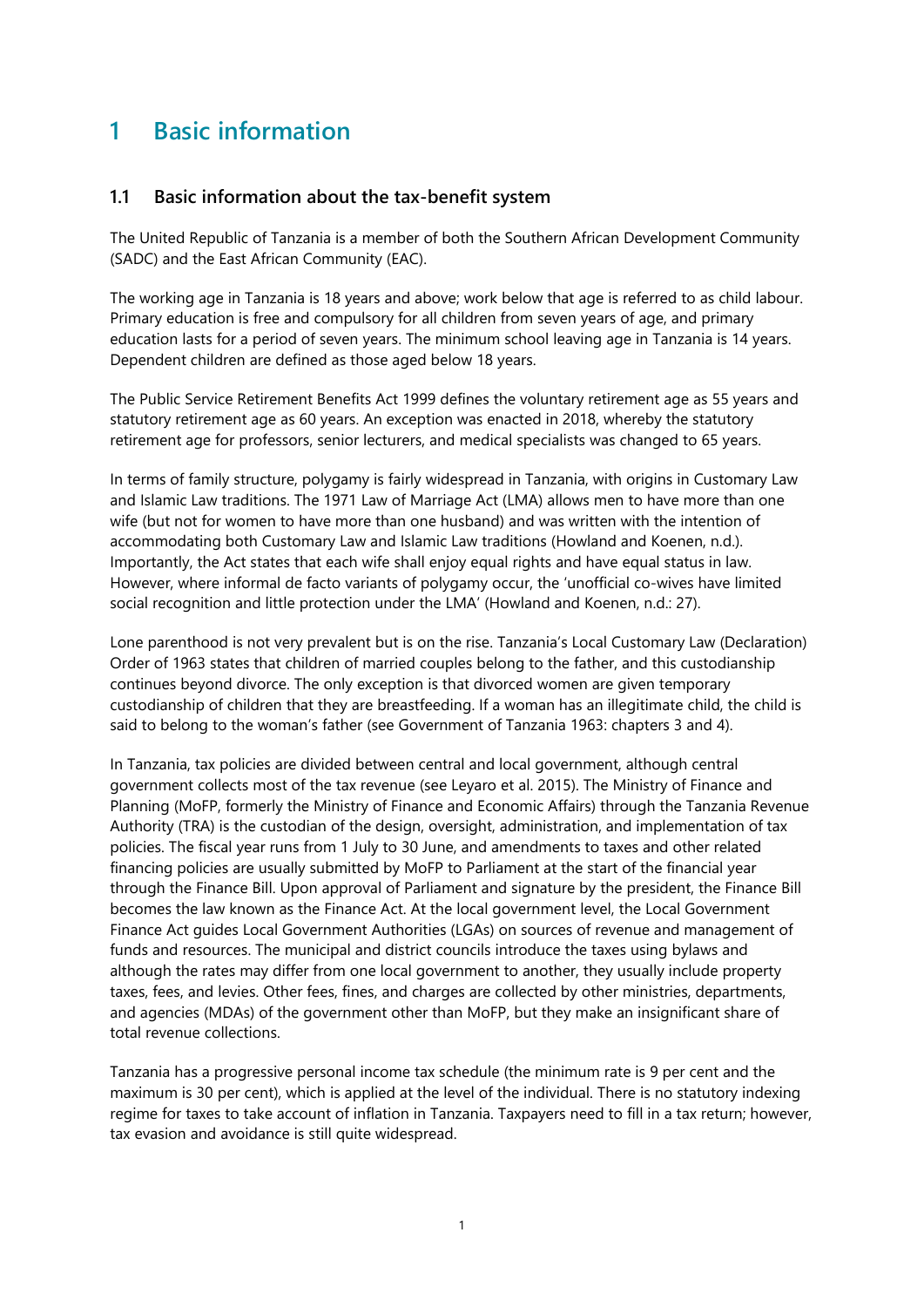In Tanzania, social security is a right for everyone. This right is contained in Article 11(1) of the Constitution of the United Republic of Tanzania and in the National Social Security Policy of 2003 (Ministry of Labour, Youth Development and Sports 2003). This right is also enshrined in the Universal Declaration of Human Rights of 1948 and International Labour Organization charters. Within Tanzania, there are mandatory and voluntary contributory schemes as well as non-contributory benefits (see below and Leyaro et al. 2015), and there are a number of developments underway (Ulriksen 2016).

Finally, TAZMOD has been produced for mainland Tanzania only, as Zanzibar has different tax and benefits arrangements and undertakes its own household surveys. Therefore, it may be optimal to develop a separate model for Zanzibar (i.e. ZANMOD). Efforts are underway to accomplish this (Leyaro et al. 2020).

# <span id="page-5-0"></span>**1.2 Social benefits**

The Tanzania Social Action Fund (TASAF) is responsible for implementing the Productive Social Safety Net (PSSN). The first phase of the PSSN programme ran from 2013 to 2019. Phase 2 of the PSSN commenced in 2020 and will be in place till 2023[1](#page-5-1). According to the website:

Phase Two will achieve its objectives by implementing various activities through three main areas which are money transfer which will increase household income and invest in children's health and education, boost the household economy by building household capacity in resource management and creating alternatives and sustainable employment and participation in community work and earning extra income for household consumption such as food and financing other basic needs while at the same time improving infrastructure in the community and gaining life skills and skills.

The money transfer aspect of Phase 2 is similar to that in Phase 1, namely two cash transfers—a fixed basic cash transfer and a variable conditional cash transfer. In addition to the two cash transfers, there is the public works programme described in this section. The PSSN also has two other strands of provision: livelihoods enhancement and targeted infrastructure. The two cash transfers arose from a pilot community-based conditional cash transfer that ran between 2010 and 2013 in three districts (Bagamoyo, Chamwino, and Kibaha).

**Benefit 1** (*Basic Social Assistance*: *PSSN*, *fixed basic cash transfer*): This is a cash transfer to low-income households.

**Benefit 2** (*Basic Social Assistance—Conditional*: *PSSN*, *variable conditional cash transfer*): This is a topup cash transfer to low-income households with children, conditional on compliance with requirements related to education and health behaviour. In Phase 2 it was extended to those with a disability.

# **1.2.1 Not strictly benefits**

**Not strictly benefit 1** (*Public works programme*: *PSSN*, *public works*): This is also a strand of the PSSN scheme. This programme is intended to link the beneficiaries to the labour market.

In Tanzania there are also other different programmes that are targeted to support specific vulnerable groups in the community. Some of these programmes include the National Agriculture Input Voucher Scheme (NAIVS) and the bed net programme. Most of them are donor-funded and are time limited due to resource constraints.

<span id="page-5-1"></span><sup>1</sup> **In practice, because of the COVID-19 pandemic, the programme only began in the third quarter of 2020.**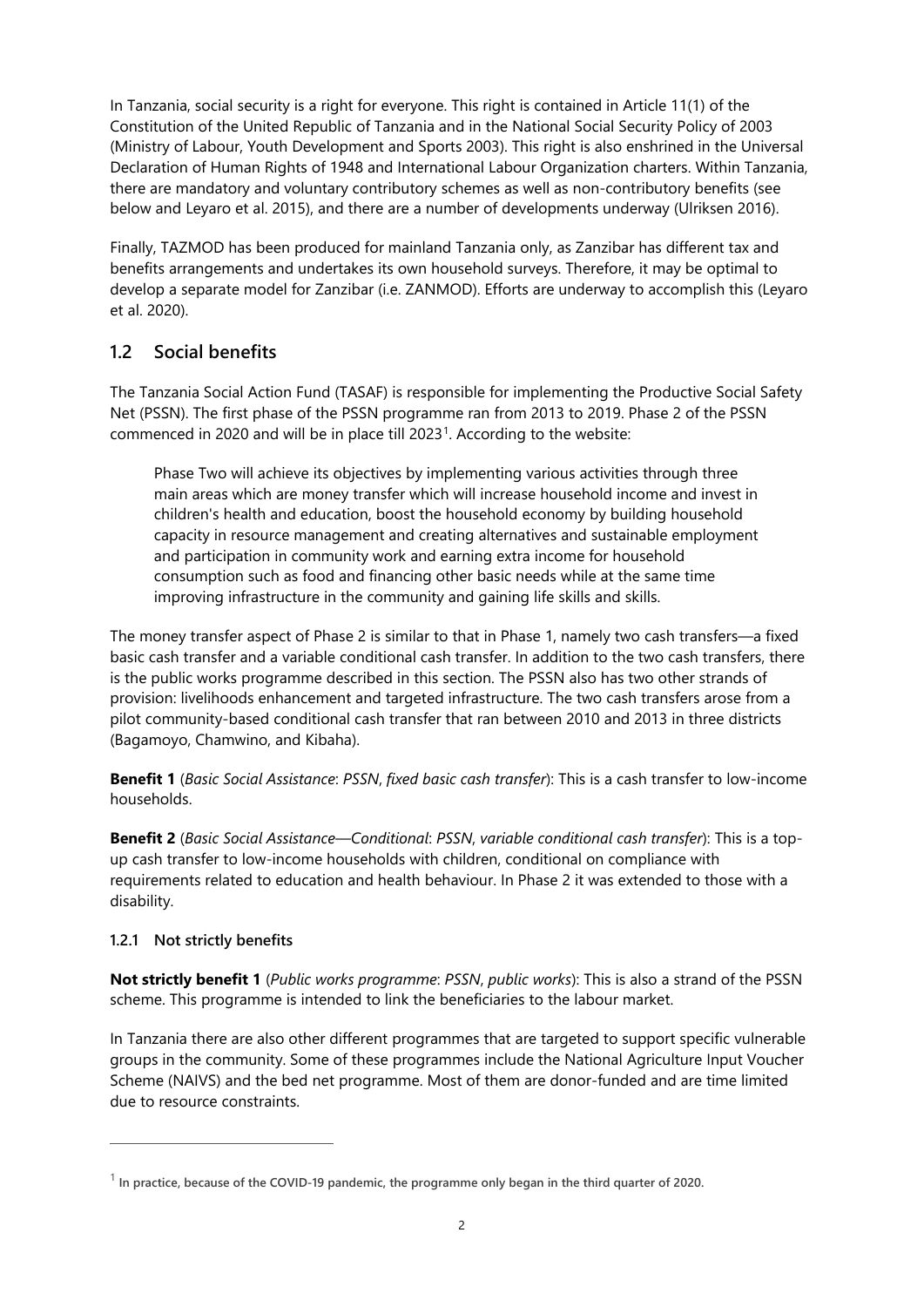The NAIVS is part of the government intervention in supporting small-holder farmers engaged in the production of maize and rice. The programme started in 2008 as a response to the sharp rise in global grain and fertilizer prices and was enrolled in 65 districts. The programme aimed at subsidizing about 50 per cent of the agriculture inputs, particularly the purchased chemical fertilizers and improved seeds used by farmers, so as to enable them to realize profits from the harvesting (Johari 2018). The programme had several eligibility criteria and prioritized small-holder farmers cultivating one acre or below, first-time users of fertilizer, and female-headed households. It was designed to have a graduation period after three years, and thereafter beneficiaries had to begin to purchase inputs on commercial bases and also may join other programmes, such as the credit subsidies programme. However, due to several challenges such as non-graduation of beneficiaries, the scheme was banned and replaced by another programme, namely the Universal Bulk Input Procurement Subsidy programme (Johari 2018).

The bed net programme is the government's strategic programme to address malaria endemic disease by reducing the rate of mortality and morbidity in the country. It is a donor-funded programme started in 2004 through the distribution of insecticides-treated nets (ITNs) to pregnant women and mothers of infants. The programme was implemented through the Tanzania National Voucher System (TNVS) whereby beneficiaries received a voucher during the clinic visits for antenatal care and measles vaccination (Yukich et al. 2020). The vouchers can be submitted to participating retailers to receive nets at a subsidized or reduced price. The TNVS scheme ceased in 2014, and a new net distribution programme was introduced, augmenting the TNVS but using a new approach through schooling. The School Net Program (SNP) was introduced for children attending schools in selected primary and secondary grades. The ITNs are freely distributed to students. The programme has expanded to 14 regions and has already have six rounds of annual distribution (Yukich et al. 2020).

# <span id="page-6-0"></span>**1.3 Social contributions**

There are a large number of contributory schemes in Tanzania, some of which are compulsory and some are voluntary. However, coverage is minimal (covering only about 8 percent of the population) and the programmes are complex and fragmented. Partly because of these issues, the schemes were subsequently overseen by the Social Security Regulatory Authority (SSRA) (see Leyaro et al. 2015: 9–12 and Annex 5). In 2018, the Government of Tanzania took a decision to dissolve the SSRA and merged several pension funds (Parastatal Pension Fund, Public Service Pension Fund, Local Authority Pension Fund, Government Employees Provident Fund) to form a Public Service Social Security Fund (PSSSF) for public employees. As a result of the merger, Tanzania Mainland now has only two main pension funds: the National Social Security Fund (NSSF), and the PSSSF for public employees.

Supplementary schemes are voluntary and very flexible. For example, contributions can be made daily, weekly, monthly, or annually in the form of agricultural and livestock products such as eggs or tea.

**Social contribution 1** (*Pension contributory scheme 1*: *NSSF*): This scheme was established by the National Social Security Fund Act 1998 with subsequent amendments and new provisions consolidated in the National Social Security Fund Act 2018 and is managed by the Board of Trustees of the National Social Security Fund. This scheme is mainly for formal workers in the private sector, employees of international organizations employed in Tanzania, and self-employed people. Under Section 21(1) of the act, the following benefits are payable:

- a retirement pension;
- b invalidity pension;
- c survivors pension;
- d funeral grants;
- e maternity benefit;
- f unemployment benefit; and
- g health insurance benefit.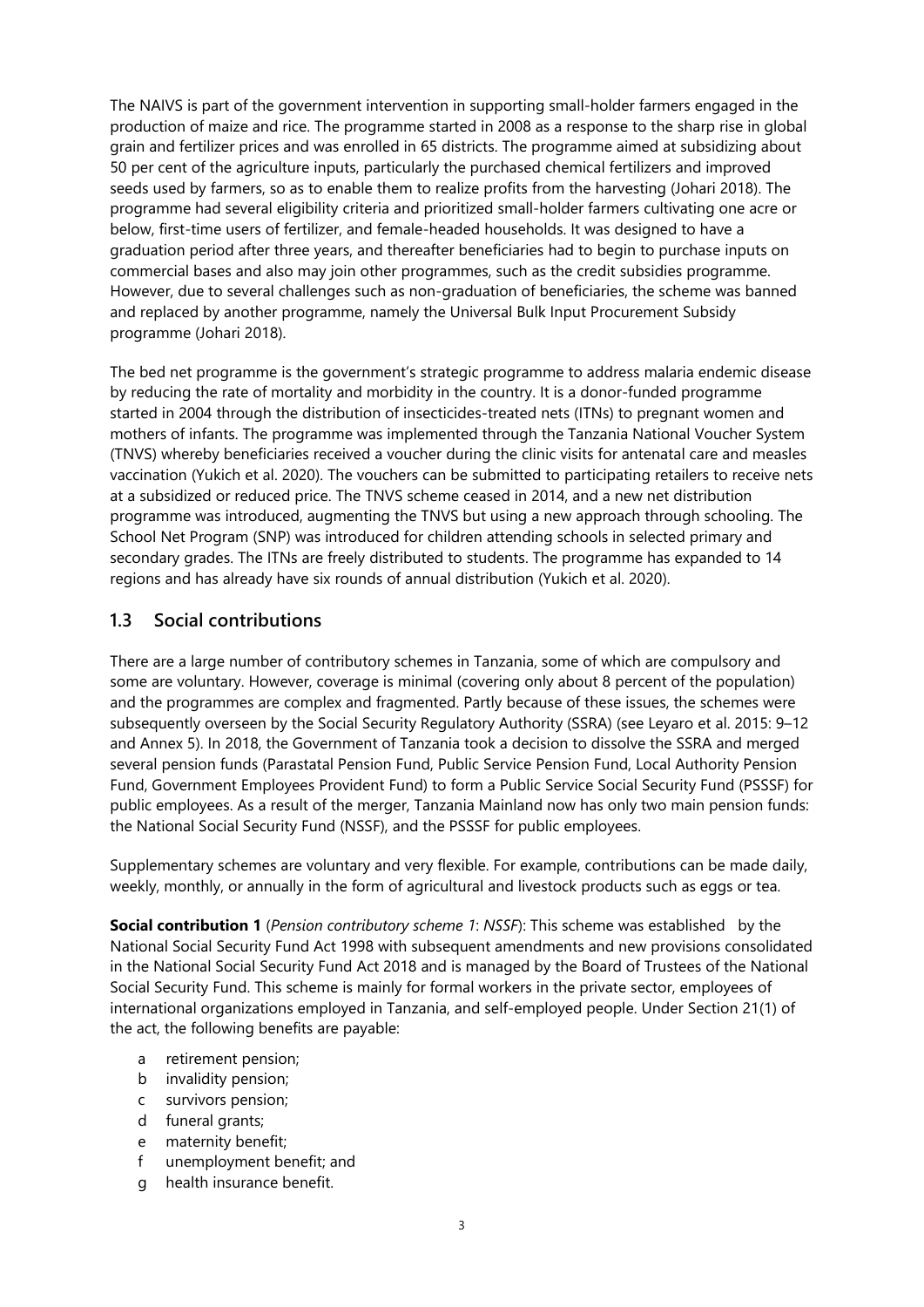**Social contribution 2** (*Pension contributory scheme 2*: *PSSSF*): This mandatory scheme was established by the Public Service Social Security Fund Act of 2018 and is managed by the Board of Trustees of the Public Service Social Security Fund. PSSSF is for all public employees who were members of earlier schemes for public service employees as well as new public employees. Under Section 29(1) of the act, the following benefits are payable:

- a retirement benefit;
- b survivors benefit;
- c invalidity benefit;
- d maternity benefit;
- e unemployment benefit;
- f sickness benefit; and
- g death gratuity.

**Social contribution 3** (*Health insurance contributory scheme 1*: *National Health Insurance Fund*, NHIF): This mandatory scheme was established in 1999 and the contribution rates are 3 per cent each for the employer and employee, respectively. The scheme is mandatory for government employees in nonpensionable positions but is also open to others.

**Social contribution 4** (*Health insurance contributory scheme 2*: *Community Health Insurance Fund*): This scheme started in 1996 with a pilot scheme in Igunga District, which was later expanded to other councils with the expectation of covering the whole country (Ministry of Health 1999). The scheme was identified as a possible mechanism for granting access to basic health care services to populations in the rural areas and the informal sector in the country. As such, its primary aim was not to raise additional funds but to improve access to health care for the poor and vulnerable groups. The fund is a form of pre-payment scheme designed for rural people in Tanzania (Munishi 2001). It is based on the concept of risk sharing whereby members pay a small contribution on a regular basis to offset the risk of needing to pay a much larger amount in health care user fees if they fall sick. Membership to the scheme is voluntary and each household within a district contributes the same amount of membership fee, as agreed by members of the community themselves, and is given a health card (United Republic of Tanzania 2001).

# <span id="page-7-0"></span>**1.4 Taxes**

The Tanzania Revenue Authority (TRA) was formed in 1995 by Act of Parliament No. 111. In 2013/14, the main taxes (as a percentage of total tax revenue in mainland Tanzania) were pay-as-you-earn (PAYE) (16.5 per cent), corporation tax (15.0 per cent), domestic value-added tax (VAT) (13.3 per cent), and VAT on imports (13.5 per cent) (TRA 2014).

**Tax 1** (*Presumptive income tax)* Presumptive tax is applied to resident individuals with businesses that have an annual turnover of less than TZS 100 million. Individuals with an annual turnover above this threshold pay personal income tax for individuals who prepare audited accounts and are taxed on their profits (see Tax 2). Individuals with an annual turnover of less than the presumptive tax threshold but who have other income, for example from salary employment, are also not eligible to pay presumptive tax and have to submit accounts (see also Tax 2).

**Tax 2** (*Personal income tax: PAYE, and personal income tax for individuals, or tax for account cases)*: Employers are required by law to deduct income tax from an employee's taxable salary via PAYE (for a definition of taxable salary income, see Leyaro et al. 2015: Annex 1). For PAYE, a withholding tax approach is used (for details about the withholding tax approach, see Leyaro et al. 2015: Annex 2). Individuals with an annual turnover above the presumptive tax threshold of TZS 100 million pay personal income tax for individuals who prepare audited accounts, and are taxed on their profits. Individuals with an annual turnover of less than the presumptive tax threshold but who have other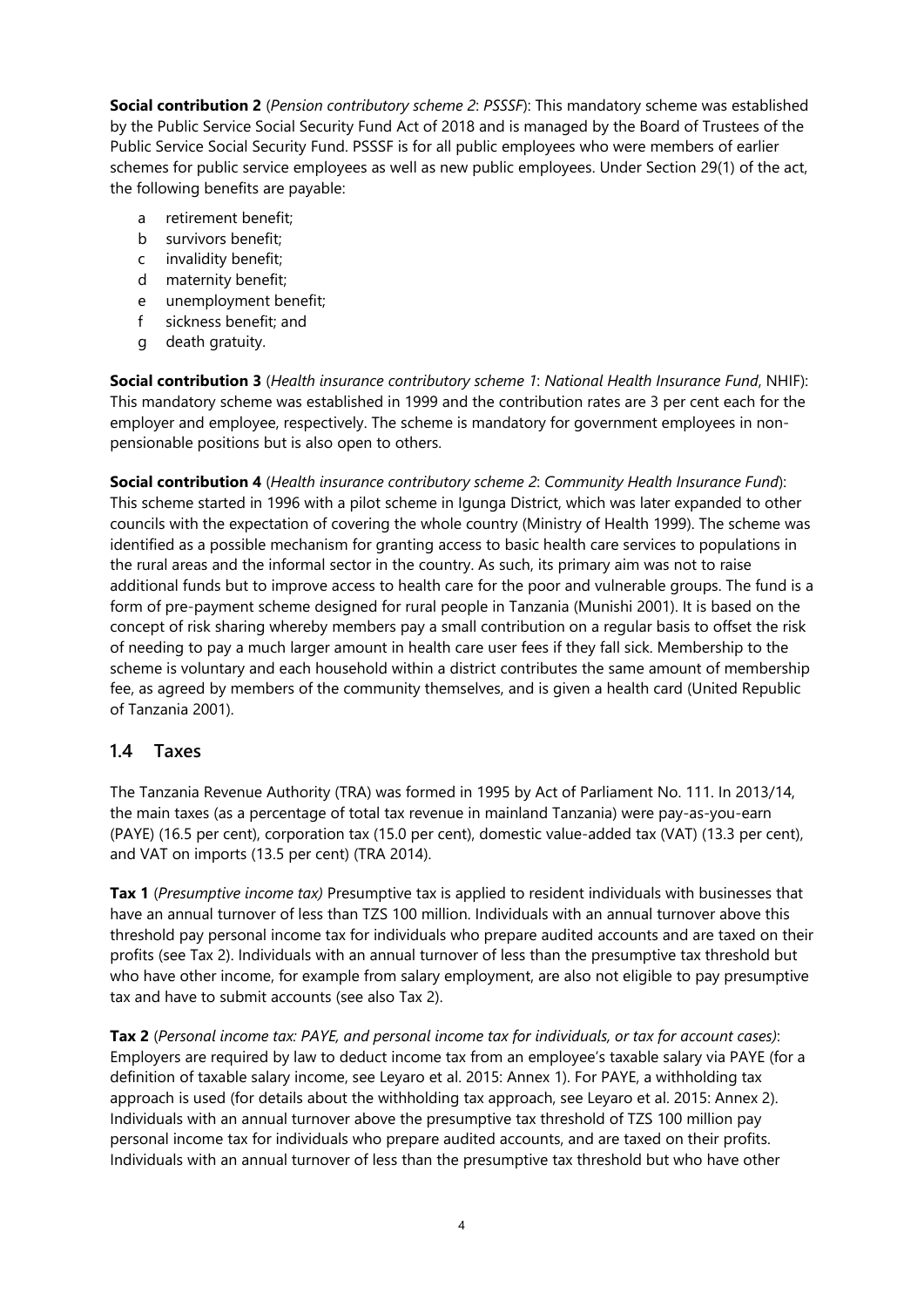income, for example from salary employment, are also not eligible to pay presumptive tax and have to submit accounts.

**Tax 3** (*Skills and development levy*): This is collected by TRA under the Vocational Education Training Act and is payable by an employer, with certain exceptions (see TRA 2020). This levy is calculated as 4.5 per cent of the emoluments paid to employees during the month.

**Tax 4** (*Capital gains tax*): This tax is payable for the realization of interest in land or buildings, at 10 per cent for residents and 20 per cent for non-residents. It is also payable on net gains when investment assets are sold. For further details, see Leyaro et al. (2015: Annex 4).

**Tax 5** (*Corporate income tax*): Corporation tax is a tax charged on the taxable incomes (profits) of entities such as limited companies and other organizations including trusts, clubs, cooperative societies, non-governmental associations, charitable organizations, domestic permanent establishment (branches of non-resident companies), political parties, government agencies, and other unincorporated bodies. It is payable at 30 per cent, both by residents and by non-residents (TRA n.d.).

**Tax 6** (*Excise: Domestic and international trade*): Specific rates are charged on alcoholic and soft drinks, recorded music, cigarettes, tobacco, petrol, natural gas, and vehicles of different ages and engine sizes. Ad valorem rates vary from 10 to 50 per cent (TRA 2014).

**Tax 7** (*VAT on supply of domestic goods and services and on imports of goods and services*): VAT registration is required when taxable turnover exceeds TZS 40 million per year, or turnover exceeds TZS 10 million over three consecutive months. The standard rate is 18 per cent (TRA 2014).

**Tax 8** (*Import duties*): Semi-finished goods are taxed at 10 per cent, and finished consumer or commercial goods are taxed at 25 per cent. Raw materials, pharmaceuticals, capital goods, and agricultural tools are taxed at 0 per cent. Certain items are taxed above 25 per cent in order to protect local businesses (TRA 2014).

**Tax 9** (*Other taxes and charges*): These include stamp duty, rental tax, withholding tax, gaming tax, tourism development levy, airport service charges, port charges, motor vehicle registration, motor vehicle transfer tax, motor vehicle driving license, fire inspection charge for motor vehicles, and export tax (for raw hides and skins and for raw cashew nuts) (TRA 2014).

# <span id="page-8-0"></span>**2 Simulation of taxes and benefits in TAZMOD**

# <span id="page-8-1"></span>**2.1 Scope of simulation**

Table 2.1 shows the benefit policies that are simulated in TAZMOD. Table 2.2 lists the main taxes and social contributions and specifies which are simulated within TAZMOD.

As Tanzania's financial year runs from 1 July to 30 June, it has been decided that TAZMOD's systems for each year should reflect the position as at 1 July in each year, rather than selecting a time point in June. So, for example, TAZMOD's 2015 system refers to the arrangements that were applicable from 1 July 2015.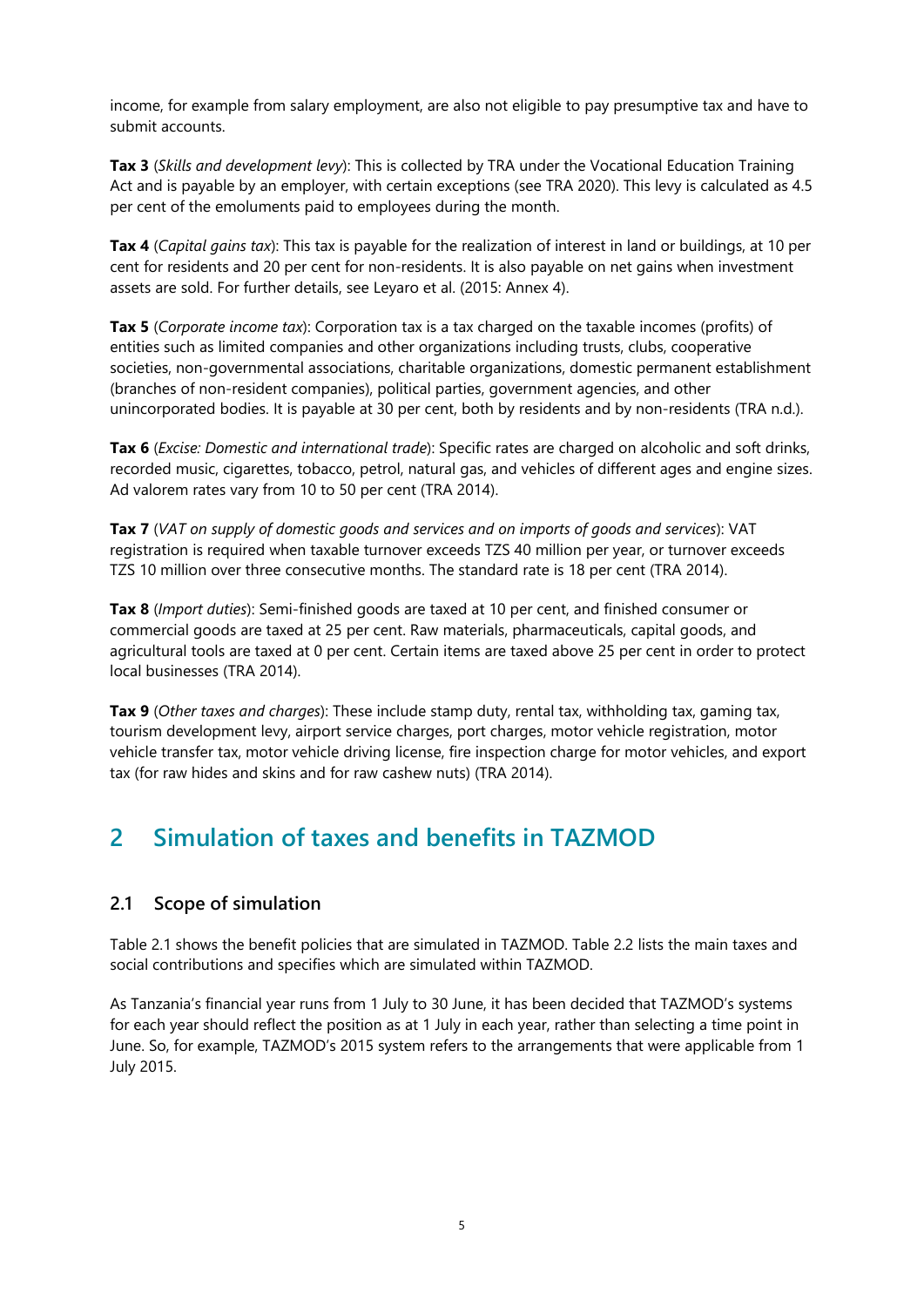#### <span id="page-9-1"></span>**Table 2.1 Simulation of benefits in TAZMOD**

|                                                         | Variable name |      |           | <b>Treatment in TAZMOD</b> | Why not fully simulated? |      |           |      |                                                                                        |
|---------------------------------------------------------|---------------|------|-----------|----------------------------|--------------------------|------|-----------|------|----------------------------------------------------------------------------------------|
|                                                         |               | 2012 | 2015      | 2016                       | 2017                     | 2018 | 2019      | 2020 |                                                                                        |
| <b>Basic Social Assistance</b><br>(bsa tz)              | Bsa s         |      | PS        | PS                         | PS                       | PS   | PS        | PS.  | Community assessment of<br>eligibility cannot be<br>simulated.                         |
| Basic Social Assistance-<br>Conditional (bchot tz)      | Bchot s       |      | <b>PS</b> | PS                         | PS                       | PS   | <b>PS</b> | PS.  | Community assessment of<br>eligibility and<br>conditionalities cannot be<br>simulated. |
| Basic Social Assistance—<br>Conditional<br>$(bsa01_tz)$ | Bsa01 s       |      |           |                            |                          |      |           |      | Community assessment of<br>eligibility and<br>conditionalities cannot be<br>simulated. |
| Public works (bun tz)                                   | Bun_s         |      | <b>PS</b> | PS                         | PS                       | PS   | PS        | PS   | A flag is created for eligible<br>households.                                          |

Notes: '—' policy did not exist in that year; 'PS' policy is *partially simulated* as some of its relevant rules are not simulated; 'S' policy is *simulated* although some minor or very specific rules may not be simulated.

Source: Authors' compilation.

#### <span id="page-9-2"></span>**Table 2.2 Simulation of taxes and social contributions in TAZMOD**

|                                                   | Variable name                     | <b>Treatment in TAZMOD</b> |      |      |           |      |           | Why not fully simulated? |                                           |
|---------------------------------------------------|-----------------------------------|----------------------------|------|------|-----------|------|-----------|--------------------------|-------------------------------------------|
|                                                   |                                   | 2012                       | 2015 | 2016 | 2017      | 2018 | 2019      | 2020                     |                                           |
| Health insurance<br>(tsceehl tz and tscerhl tz)   | tsceehll s<br>tscerhl s           | E                          | PS   | PS   | PS        | PS   | PS        | <b>PS</b>                | NHIF is simulated but not<br><b>CHIF</b>  |
| Presumptive tax (ttn_tz)                          | tttn s                            | S                          | S    | S    | S         | S    | S         | S                        |                                           |
| Personal income tax<br>$(tin_t z)$                | tin s                             | S                          | S    | S    | S         | S    | S         | S                        |                                           |
| Excise (tex_tz)                                   | text02 s<br>$text03$ s<br>tex05 s | <b>PS</b>                  | PS   | PS   | <b>PS</b> | PS   | <b>PS</b> | <b>PS</b>                | Simulated for certain goods<br>only       |
| VAT $(tva_t z)$                                   | tva_s                             | S                          | S    | S    | S         | S    | S         | S                        |                                           |
| Capital gains tax                                 | n/a                               | E                          | E    | E    | E         | E    | E         | E                        | No information available                  |
| Pensions contributions<br>(tscee tz and tscor tz) | n/a                               | E                          | E    | E    | E         | S    | S         | S                        | PSSSF and NSSF are<br>simulated from 2018 |

Notes: NHIF, National Health Insurance Fund; CHIF, Community Health Insurance Fund; VAT, value-added tax; '—' policy did not exist in that year; 'E' policy is *excluded* from the model as it is neither included in the microdata nor simulated; 'PS' policy is *partially simulated* as some of its relevant rules are not simulated; 'S' policy is *simulated* although some minor or very specific rules may not be simulated.

Source: Authors' compilation.

# <span id="page-9-0"></span>**2.2 Order of simulation and interdependencies**

Table 2.3 shows the order in which taxes and benefits are simulated in TAZMOD. The table is a reproduction of the policy spine from the model.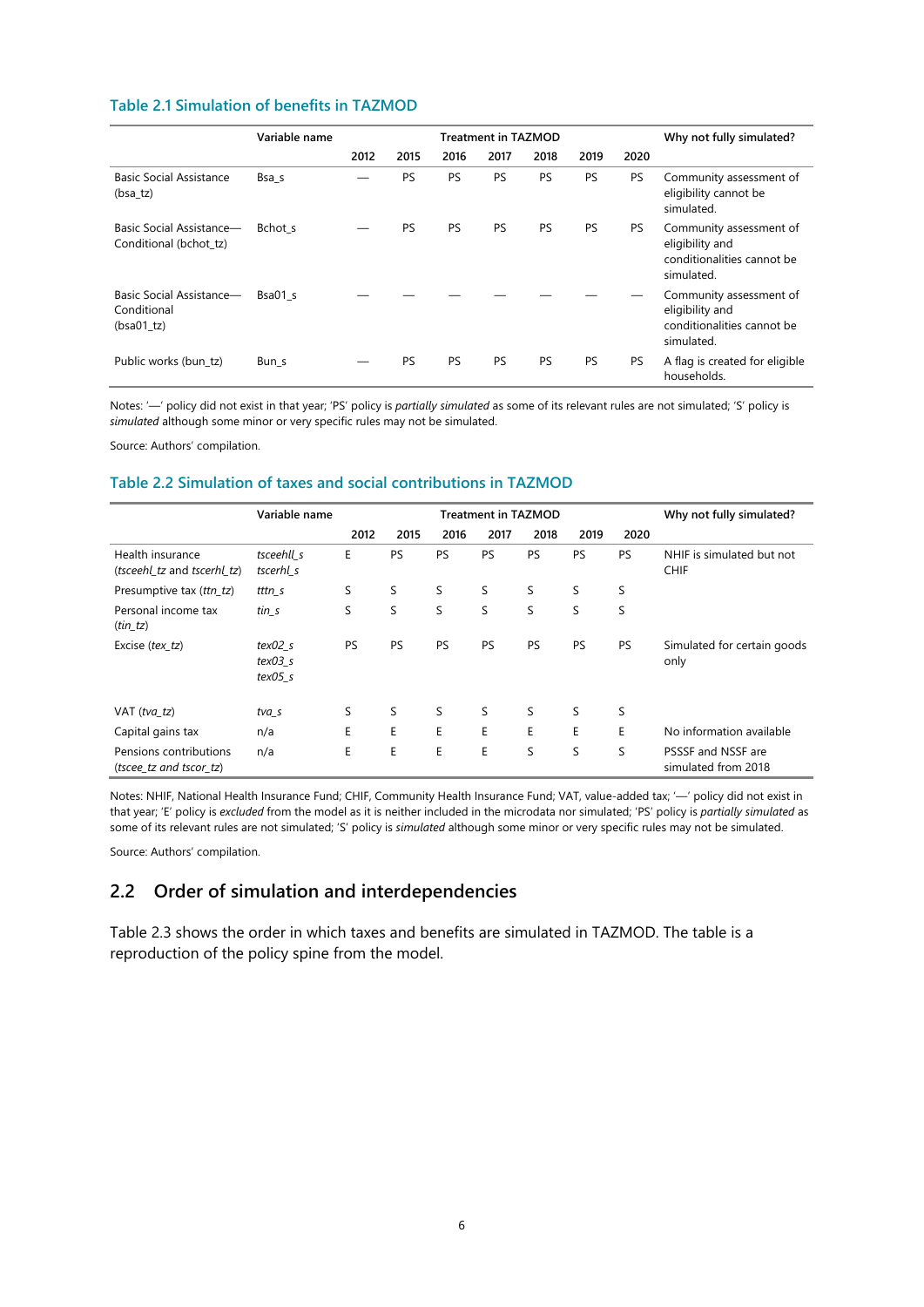#### <span id="page-10-0"></span>**Table 2.3 TAZMOD Spine: order of simulation**

| Policy           | 2012 | 2015 | 2016 | 2017 | 2018 | 2019      | 2020 | Description of the instrument and main output                  |  |  |
|------------------|------|------|------|------|------|-----------|------|----------------------------------------------------------------|--|--|
| uprate_tz        | On   | On   | On   | On   | On   | On        | On   | DEF: Uprating factors                                          |  |  |
| lma_tz           | Off  | Off  | Off  | Off  | Off  | Off       | On   | DEF: Labour market adjustments due to COVID-19                 |  |  |
| neg_tz           | On   | On   | On   | On   | On   | On        | On   | DEF: Recode negative income to zero                            |  |  |
| ildef_tz         | On   | On   | On   | On   | On   | On        | On   | DEF: Standard income lists                                     |  |  |
| ildef_non_std_tz | On   | On   | On   | On   | On   | On        | On   | DEF: Model-specific income lists                               |  |  |
| ildef_stats_tz   | On   | On   | On   | On   | On   | On        | On   | DEF: Stats Presenter income lists                              |  |  |
| ildef_exp_tz     | Off  | Off  | Off  | Off  | Off  | Off       | Off  | DEF: Expenditure income lists (COICOP)                         |  |  |
| tudef_tz         | On   | On   | On   | On   | On   | On        | On   | DEF: Assessment units                                          |  |  |
| constdef tz      | On   | On   | On   | On   | On   | On        | On   | <b>DEF: Constants</b>                                          |  |  |
| spl_tz           | On   | On   | On   | On   | On   | On        | On   | INC: Poverty lines                                             |  |  |
| ses_tz           | On   | On   | On   | On   | On   | On        | On   | INC: Equivalence scales                                        |  |  |
| tsceehll tz      | On   | On   | On   | On   | On   | On        | On   | SIC: NHIF employee contribution                                |  |  |
| tscerhl_tz       | Off  | On   | On   | On   | On   | On        | On   | SIC: NHIF employer contribution                                |  |  |
| tscee_tz         | Off  | Off  | Off  | Off  | On   | <b>On</b> | On   | SIC: Employee contributions to PSSSF and NSSF                  |  |  |
| tscer_tz         | Off  | Off  | Off  | Off  | On   | On        | On   | SIC: Employer contributions to PSSSF and NSSF                  |  |  |
| ttn_tz           | On   | On   | On   | On   | On   | On        | On   | TAX: Presumptive income tax                                    |  |  |
| tn_tz            | On   | On   | On   | On   | On   | On        | On   | TAX: Personal income tax                                       |  |  |
| bsa_tz           | Off  | On   | On   | On   | On   | On        | On   | BEN: PSSN Fixed basic cash transfer                            |  |  |
| Bsa_01_tz        | Off  | Off  | Off  | Off  | Off  | Off       | Off  | BEN: PSSN variable conditional cash transfer (2021<br>onwards) |  |  |
| bchot_tz         | Off  | On   | On   | On   | On   | On        | On   | BEN: PSSN variable conditional cash transfer (pre-2021)        |  |  |
| bun_tz           | Off  | On   | On   | On   | On   | On        | On   | BEN: PSSN eligibility for public works                         |  |  |
| tva_tz           | On   | On   | On   | On   | On   | On        | On   | TAX: VAT                                                       |  |  |
| tex_tz           | On   | On   | On   | On   | On   | On        | On   | TAX: Excise duty and VAT on excise items                       |  |  |
| tva_tex_cbs_tz   | Off  | Off  | Off  | Off  | Off  | Off       | Off  | TAX: VAT and excise duty - constant budget shares              |  |  |
| xhhadj_tz        | On   | On   | On   | On   | On   | On        | On   | INC: Adjust consumption to new disposable income               |  |  |
| output_std_tz    | On   | On   | On   | On   | On   | On        | On   | DEF: Standard output individual level                          |  |  |
| output_std_hh_tz | Off  | Off  | Off  | Off  | Off  | Off       | Off  | DEF: Standard output household level                           |  |  |

Notes: DEF, definitional policy; INC, poverty policy; SIC, social insurance contribution policy; BEN, benefit policy; PSSN, productive social safety net. For information about the policies Spl\_tz, Ses\_tz, and Tva\_tex\_cbs\_tz, see Section 2.3 on policy switches.

Source: Authors' compilation

Extensions (switches) are used in three policies within TAZMOD.

The first is in respect of the poverty policy (spl\_tz). This policy provides for two poverty lines, each of which has two variants—a 'normal' variant and a post fiscal variant. The two poverty lines are the basic needs poverty line and the food poverty line. By default, the two variants of the basic needs poverty line are switched ON and the two variants of the food poverty line are switched OFF.

The second policy using extensions is the VAT policy (tva\_tz). Because the tz\_2018\_a2 dataset utilizes a more extensive list of COICOP codes for its expenditure variables, there are two variants of the VAT income list il exp vat01. When running the model using the tz 2018 a7 dataset (which is appropriate for the 2018, 2019 and 2020 systems), the appropriate version of the income list il exp vat01 is switched ON, and the version of the income list il\_exp\_vat01 relevant to the tz\_2012\_a5 dataset is switched OFF. When running systems for 2012 and 2015 to 2017 inclusive using the tz\_2012\_a5 dataset, the VAT income list il\_exp\_vat01 relevant to this dataset is switched ON, whilst the income list il exp\_vat01 relevant to tz\_2018\_a7 is switched OFF.

By default, the VAT and Excise duty policies calculate indirect taxes on the basis of constant consumption. There is an additional policy, tva\_tex\_cbs\_tz, which calculates indirect taxes on the basis of constant budget shares. By default, tva\_tex\_cbs\_tz is switched OFF.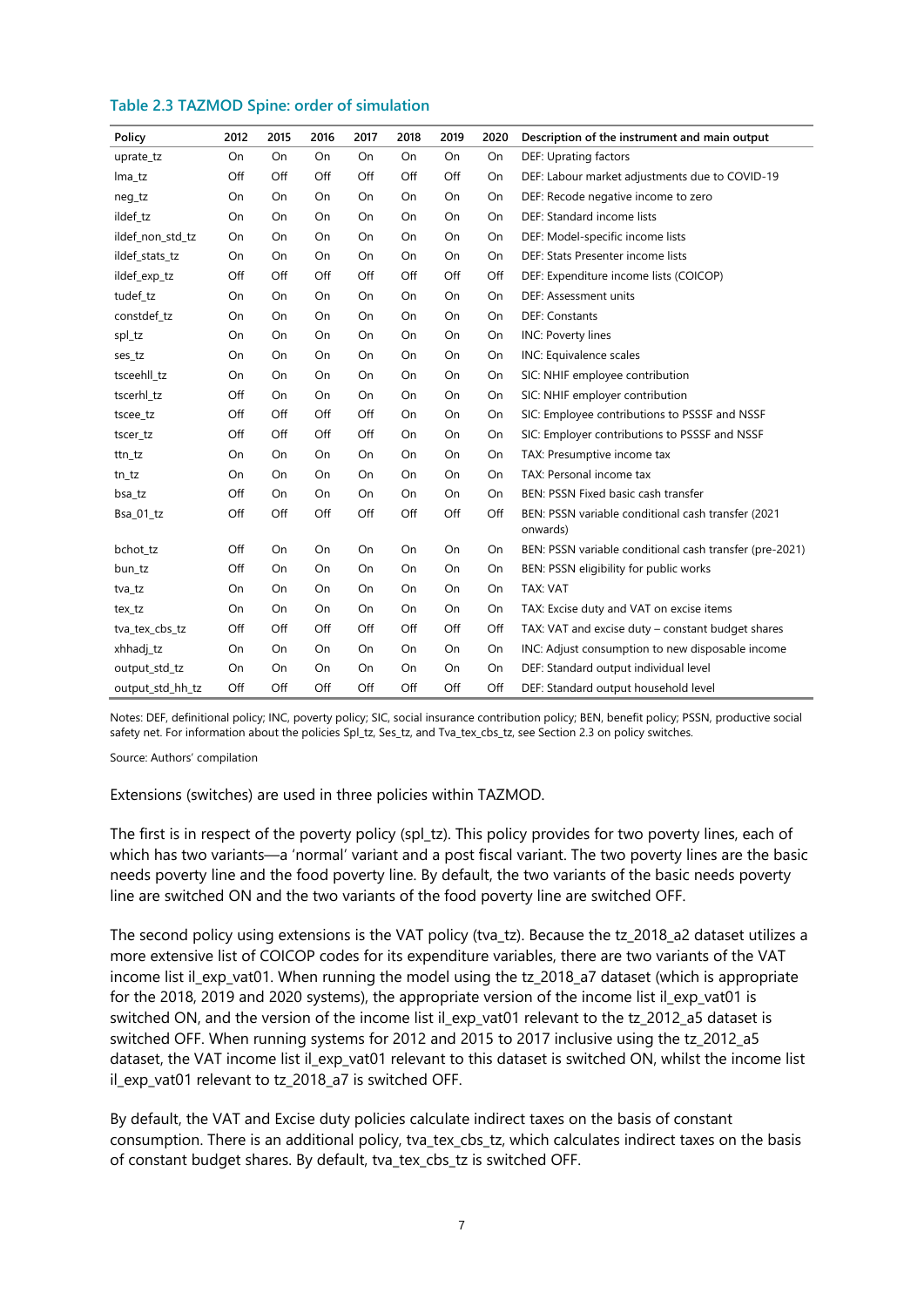# <span id="page-11-0"></span>**2.3 Social benefits**

#### **2.3.1 Basic social assistance (PSSN: fixed basic cash transfer) (bsa\_tz)**

#### **Definitions**

For the purposes of this benefit, a child is defined as aged 5–17 years inclusive, and an infant is defined as aged 0–4 years inclusive. This benefit is applied at the household level.

#### **Eligibility conditions[2](#page-11-1)**

TASAF defines the eligibility conditions for this benefit as follows:

- Households with very low and unpredictable income compared with other households in the community.
- Households that cannot afford or cannot be certain that they can afford to have three meals per day.
- Households located in extremely poor environments/settlements. TASAF further elaborated that this criterion takes into account the number of rooms, windows, and bedrooms of the house; type of foundation of the house; construction material used for the house; and the type of floor, roof, and walls.

Identification of potential beneficiary households takes place after a Village Assembly has elected and formed a community team (or Community Management Committee). The community team is briefed about the targeting process, and the community team and LGA facilitators are then responsible for identifying potential beneficiary households using pre-determined criteria that have been agreed upon at the Village Assembly meeting. The pre-determined criteria are themselves based on a standard criterion that is reviewed and agreed upon by the Village Assembly. The standard criterion is that households should be below the food poverty line of TZS 26,085.50 per adult equivalent per month for the systems up to and including 2017 (NBS 2014b: 54); and below TZS 33,748 for the 2018 and 2019 systems (MoFP-PED and NBS 2019: 9).[3](#page-11-2)

Once the community teams have produced a final list of households, Village Assembly meetings are convened to approve the list. Each community team has two members: one person with a good knowledge of households in the village so that they can help identify those most in need and one person with at least primary school education to administer paperwork used in targeting and enrolment activities. Once potential beneficiaries have been identified, key household data are collected which are then entered into the Unified Registry of Beneficiaries (URB) at the local government level. The TASAF monitoring unit (TMU) then applies the proxy means test (PMT) and each household that has been entered into the URB receives a welfare score. Households whose welfare score falls below the food poverty line are considered eligible for the programme (even if this means that the resulting beneficiary number for the district is above the target set by the resource allocation formula).

In addition to the basic transfer, targeted households with children are eligible for conditional transfer, and households with able-bodied people of working age are eligible for the public works programme. This matching exercise is automated using the URB. The TMU then provides the LGAs with lists of

<span id="page-11-1"></span>**<sup>2</sup> The details listed in this section (2.3.1 and 2.3.2) relate to PSSN Phase 1, which in practice ran until late 2020.** 

<span id="page-11-2"></span>**<sup>3</sup> In practice, TASAF has raised this threshold slightly to capture approximately 14 per cent of the population, rather than the 10 per cent captured below the food poverty line, in recognition that those just above the line will be at risk (personal correspondence with TASAF).**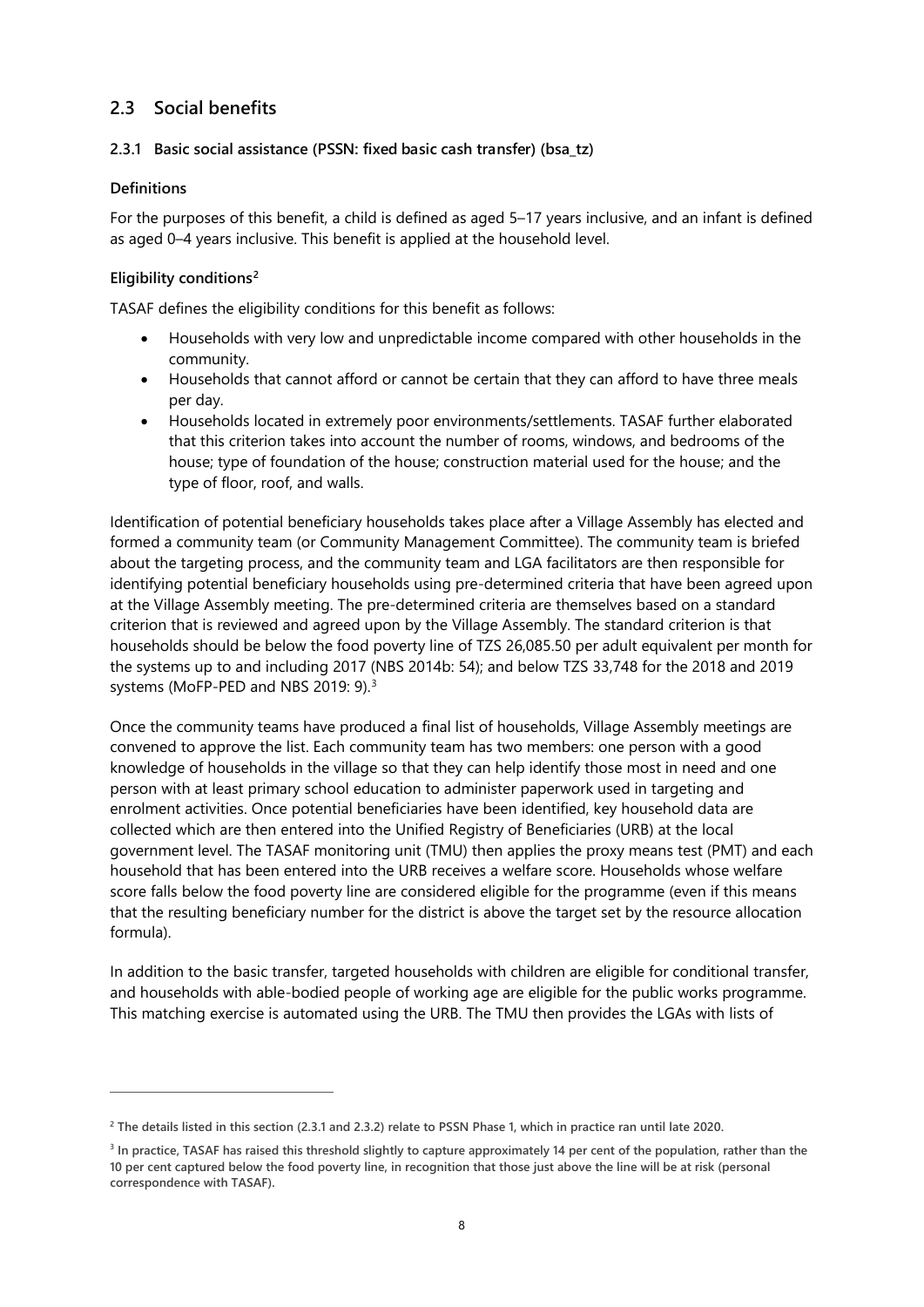households accepted and rejected by the PMT who, in turn, take these lists to the villages for a final round of community validation.

#### **Income test**

A PMT is applied (see above) in order to identify households that are likely to be below the food poverty line, which avoids the need to collect income or expenditure data at the point of application (Leite 2012). The PMT was derived using regression analysis of variables in the Household Budget Survey (HBS), with the dependent variable being those below the food poverty line.

#### **Benefit amount and duration**

The amount payable is TZS 10,000 per month per household that contains one or more adults, and TZS 4,000 per month per household that contains one or more children or infants. In practice, this benefit is paid every two months in order to reduce the costs of implementation.

In PSSN Phase 2 (from 2021 onwards), the amount payable is TZS 12,000 per month per household that contains one or more adults, and TZS 5,000 per month per household that contains one or more children or infants.

#### **TAZMOD notes**

It is not possible to simulate the initial ranking of villages that is undertaken in order to prioritize areas for support (Leite 2012).

It is also not possible to simulate the multi-stage decision-making roles of the Village Assembly and the community team.

It was not necessary to implement the PMT, as households below the food poverty line could be identified in the HBS, without the need to implement the PMT. Indeed, the PMT was derived using regression analysis of variables in the HBS, with the dependent variable being those below the food poverty line (Leite 2012).

#### **2.3.2 Basic social assistance—Conditional (PSSN: variable conditional cash transfer) (bchot\_tz)[4](#page-12-0)**

#### **Definitions**

For the purpose of this benefit, children are divided into four groups: pre-primary (aged 0–6 years inclusive), primary (aged 7–13 years inclusive, Standard I–VII), ordinary level secondary (aged 14–17 years inclusive, Form 1–4), and advanced secondary (aged 18–19 years inclusive, Forms 5 and 6). This benefit is applied at the household level.

#### **Eligibility conditions**

TASAF defines the eligibility conditions for this benefit as follows. The first three are the same as the non-conditional cash transfer described above:

- Households with very low and unpredictable income compared with other households in the community;
- Households that cannot afford or cannot be certain that they can afford to have three meals per day;
- Households located in extremely poor environments/settlements.

<span id="page-12-0"></span><sup>4</sup> **This policy was created afresh for 2021 and named bsa01\_tz in TAZMOD as it contains an additional category relating to people with disability.**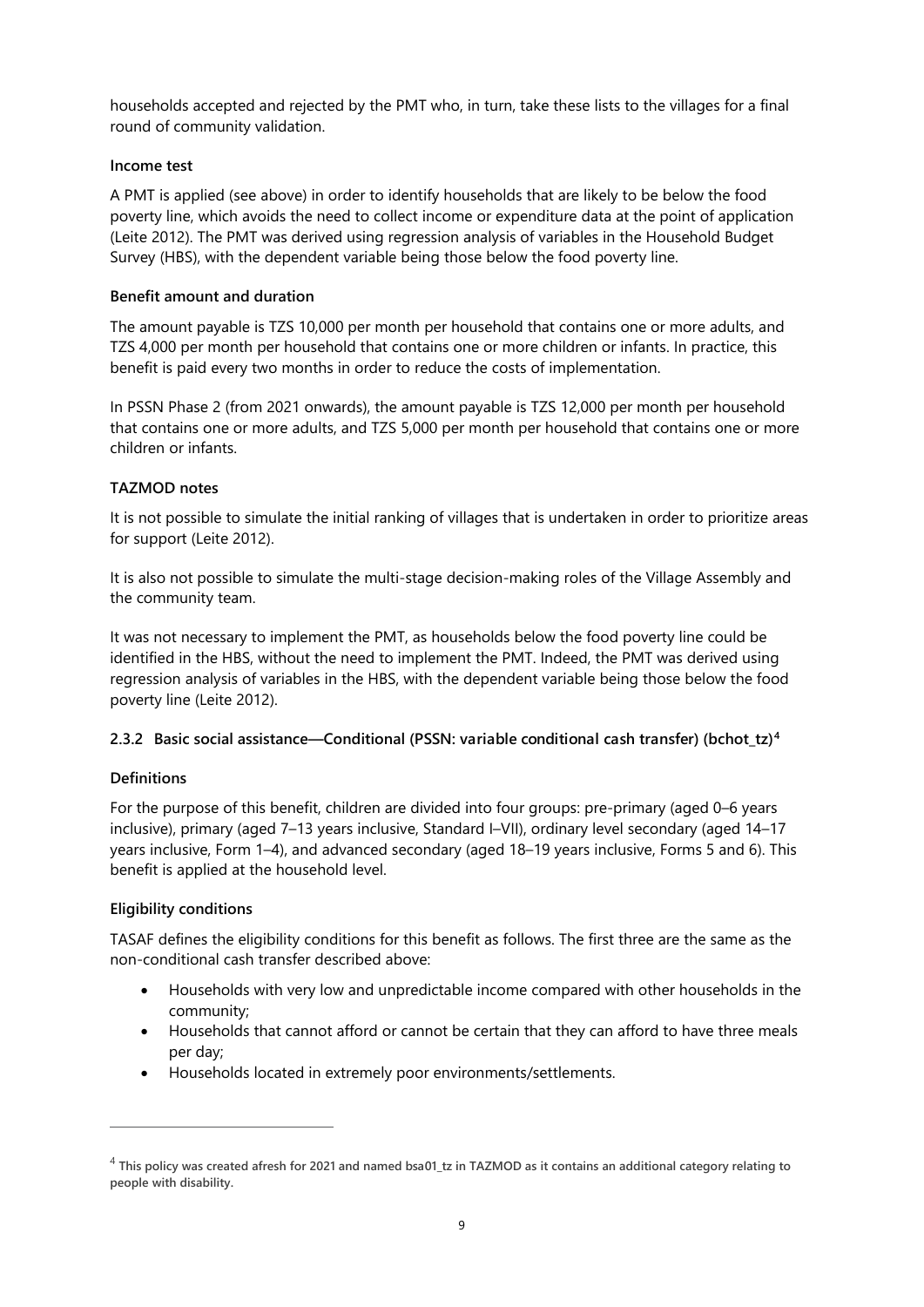In addition, there are the following selection criteria:

- Household with school-age children (7–17 years inclusive) that cannot afford to register or enrol the children in school or where the children have dropped out of school because the household cannot afford to send them to school;
- Households with children (0–6 years inclusive) that do not attend the clinic to get health services/treatment;
- Households with pregnant women.

The conditionalities are as follows:

**Education**: Annual enrolment of school-age children in primary and secondary schools (where available) and regular attendance of at least 80 per cent of the school days per month.

**Maternal and infant health**: all pregnant women within beneficiary households shall attend a minimum of four prenatal medical examinations; they should deliver at a health facility or be assisted by skilled personnel and attend a post-natal check-up according to the country's health protocol. Children younger than two years shall attend regular check-ups at health services at least once every month, including regular growth monitoring and distribution of micronutrients and counselling. All children of the household aged between 24 and 60 months shall attend routine health services at least once every six months; for all children younger than five years, the health facility will provide full immunization.

#### **Income test**

The same PMT is applied as for basic social assistance (see above) in order to identify households that are likely to be below the food poverty line (Leite 2012).

#### **Benefit amount and duration**

A flat rate amount of TZS 4,000 per month is paid to households that contain one or more pre-primary school-age children (aged 0–6 years inclusive). TZS 1,000 per month is paid per primary school-age child (for a maximum of four children of this age). TZS 2,000 is paid per child in lower secondary school (for a maximum of three children of this age) and TZS 3,000 per child in high secondary school (for a maximum of two children). In practice, this benefit is paid every two months in order to reduce the costs of implementation; so, for example, TZS 2,000 is paid per primary school-age child six times per year. No more than TZS 19,000 in total can be paid per month per household for the basic cash transfer plus the variable cash transfer.

In PSSN Phase 2 (from 2021 onwards), a flat rate amount of TZS 5,000 per month is paid to households that contain one or more pre-primary-school-age children (aged 0–5 years inclusive). TZS 2,000 per month is paid per lower-primary-school-age child and TZS 4,000 per month per upper-primaryschool-age child, but the combined payment cannot exceed TZS 12,000. TZS 6,000 is paid per child in lower secondary school and TZS 8,000 per child in upper secondary school, but the combined payment cannot exceed TZS 16,000. In addition, a payment of TZS 5,000 per month is paid to households containing one or more disabled people. No more than TZS 55,000 in total can be paid per month per household for the basic cash transfer plus the variable cash transfer.

#### **TAZMOD notes**

This benefit is targeted at households where children are unable to attend school or the clinic because of household poverty. The HBS does not measure pregnancy status of women and so this criterion cannot be simulated. Receipt of the benefit is dependent on the child attending school and going to the clinic. This raises the conundrum when designing the policy in TAZMOD that potentially eligible children would be those who do not comply with the conditions, whereas currently eligible recipients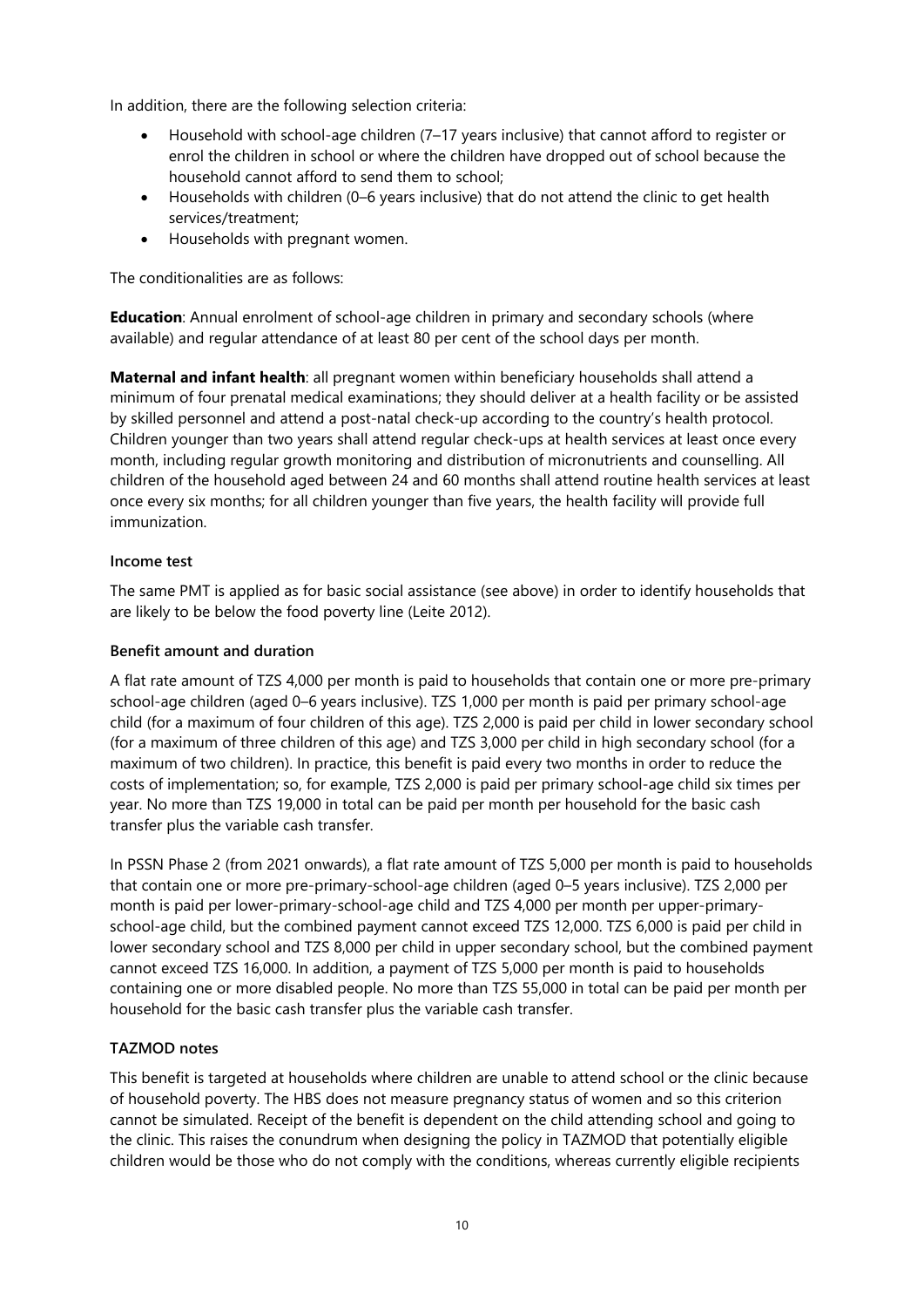will be complying with the conditions. For the time being, eligibility for this benefit in TAZMOD is simply linked to the existence of children of the various age ranges.

It is not possible to simulate the multi-stage decision-making roles of the Village Assembly and the community team.

#### **2.3.3 Public works programme (PSSN: public works) (bun\_tz)**

#### **Definitions**

The public works programme enables beneficiaries to earn additional income through their participation in public works during four months of the lean season.

#### **Eligibility conditions**

The beneficiary must be of working age and the household must comply with the same eligibility conditions as for the basic cash transfer and must have been part of that initiative for six months.

#### **Income test**

This is the same as for the basic cash transfer.

#### **Benefit amount**

The public works programme offers a guaranteed 15 days of paid work per month for four months to enrolled households targeted under the PSSN. The daily wage rate is TZS 3,000 (or USD 1.5 per day) and the total a household can earn in a year is USD 90. The programme runs for three years.

In PSSN Phase 2 (from 2021 onwards), the daily wage rate remained set at TZS 3,000 per day.

#### **TAZMOD notes**

Within TAZMOD it is only possible to identify potentially eligible households on the basis of receipt of the basic cash transfer. The number of potentially eligible households will not take into account the limited duration of the scheme (see benefit amount). Although in practice an eligible household is able to choose which member of the household will participate in the scheme, participation is assigned to the head of the household in TAZMOD. This means that analysis of this policy by gender (whether with respect to the gender of the household head or at individual level) would be problematic.

**Social contributions**: Due to the many fragmented and overlapping pension policies in existence in Tanzania, and their small coverage, these have not been implemented in TAZMOD. Although it might be possible to simulate some of the schemes at a later stage, using information in the dataset about occupational status and job title, it would be important to ascertain how these schemes relate to the health insurance schemes as some overlap. So, it would be necessary to ensure that health insurance related contributions are not simulated twice.

#### **2.3.4 Health insurance contributions (National Health Insurance Fund) (tsceehl\_tz and tscerhl\_tz)**

#### **Liability to contributions**

This is a mandatory scheme for civil servants. Non-civil servants can join the fund too, but voluntarily.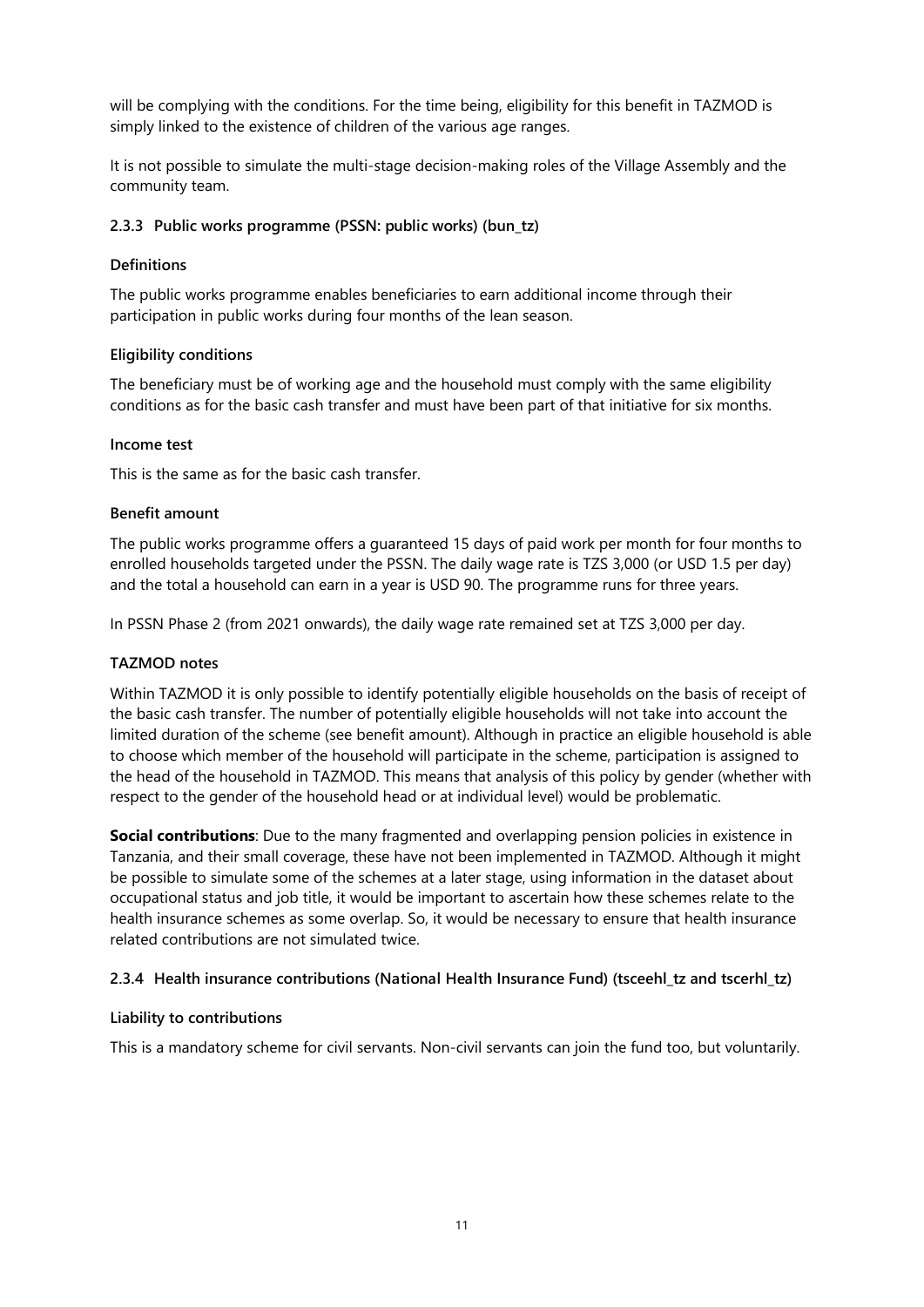#### **Income base used to calculate contributions**

The employee's gross income.<sup>[5](#page-15-1)</sup>

#### **Contribution rates**

The employer and employee each contribute 3 per cent of gross earnings.

#### **TAZMOD notes**

The main assumption here is that contributions are simulated for all individuals in the formal sector, as a proxy for relevant contributors. In reality, some people may contribute to schemes other than the NHIF as there are a number of different schemes in play.

#### **2.3.5 Pension fund contributions (NSSF and PSSSF) (tscee\_tz and tscer\_tz)**

#### **Liability to contributions**

NSSF is mainly for formal workers in the private sector, employees of international organizations employed in Tanzania, and some self-employed people.

PSSSF is a mandatory scheme for all public employees who were members of earlier schemes for public service employees as well as new public service employees

#### **Income base used to calculate contributions**

For both NSSF and PSSSF, the employee's gross income.[6](#page-15-2)

#### **Contribution rates**

NSSF: The employer and employee each contribute 5 per cent of gross earnings.

PSSSF: The employer pays 15 per cent, and the employee pays 5 per cent of gross earnings.

#### **TAZMOD notes**

The main assumption here is that NSSF contributions are simulated for all individuals in the formal sector, as a proxy for relevant contributors. Note that the majority of self-employed persons in Tanzania are informal workers who are not included in the scheme.

# <span id="page-15-0"></span>**2.4 Personal income tax**

Personal income tax is typically divided into three categories: presumptive income tax, which is a simplified tax payable by people whose turnover from self-employment is less than TZS 20 million per year; personal income tax for account cases, which is payable by people whose self-employment income exceeds the presumptive tax threshold; and PAYE for those in receipt of income from salaries and wages.

#### **2.4.1 Tax unit**

The tax unit is at the level of the individual.

<span id="page-15-1"></span>**<sup>5</sup> For those who are not formally employed but wish to contribute to the fund, a lump sum can be paid of 88,000 TShs per year per adult and 50,000 TShs per year per child.**

<span id="page-15-2"></span>**<sup>6</sup> For those who are not formally employed but wish to contribute to the fund, a lump sum can be paid of TZS 88,000 per year per adult and TZS 50,000 per year per child.**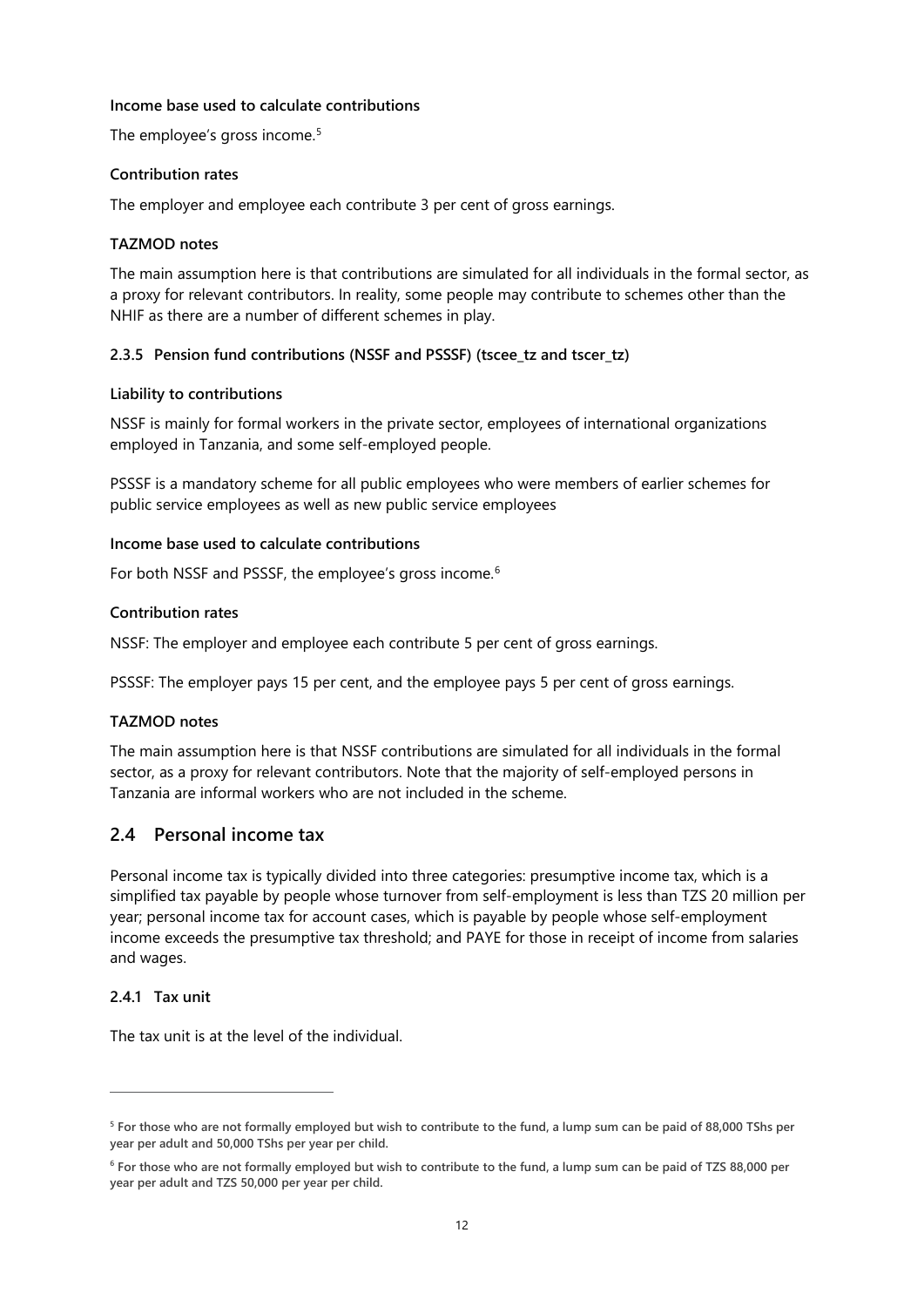#### **2.4.2 Exemptions**

Schedule 2 of the Income Tax Act Chapter 332 (revised 2008) details the types of incomes that are exempt from income tax. These include alimony, maintenance, and child support. In addition, the Minister may by Order exempt other types of income.

#### **2.4.3 Tax allowances**

We define tax allowances as any amount subtracted from pre-tax income (including social insurance contributions). Differently from Verbist (2004), there is no distinction between those that are fixed amounts (tax allowances) and those whose level is a function of pre-tax income (deductions). Tax rebates are deductions from tax payable (as distinct from tax allowances that are deductions from pretax income).

In Tanzania, contributions to pensions and health insurance schemes are treated as tax allowances. In addition, there are various capital and depreciation allowances where an individual is undertaking a business that is not subject to turnover tax.

#### **2.4.4 Tax base**

**Personal income tax**: Income from employment, property, land, agriculture, 'other income', and—for those whose turnover exceeds TZS 20 million per year for the years 2015–18 or exceeds TZS 10 million per year in 2019—self-employment income.

**Presumptive income tax**: Turnover from self-employment (for those whose turnover is less than TZS 20 million per year (for the years 2015–18) or less than TZS 10 million per year (for the year 2019).

#### **2.4.5 Tax schedule**

Personal income tax has five tax bands (see Table 2.4). Between 2015 and 2019, the only change that occurred was the rate for the second tax band (band 2) that was lowered from 11 per cent in 2015 to 9 per cent in 2016. In 2020 the band structure (but not the rates) was altered.

| Taz band | Income band (TZS per year) | 2015        | 2016        | 2017         | 2018        | 2019        |
|----------|----------------------------|-------------|-------------|--------------|-------------|-------------|
|          |                            | Rate $(\%)$ | Rate $(\%)$ | Rate $(\%)$  | Rate $(\%)$ | Rate $(\%)$ |
|          | $0 - 2,040,000$            | 0           | $\mathbf 0$ | $\mathbf{0}$ | $\Omega$    | $\Omega$    |
| 2        | 2,040,001-4,320,000        | 11          | 9           | 9            | 9           | 9           |
| 3        | 4,320,001-6,480,000        | 20          | 20          | 20           | 20          | 20          |
| 4        | 6,480,001-8,640,000        | 25          | 25          | 25           | 25          | 25          |
| 5        | ≥8,640,001                 | 30          | 30          | 30           | 30          | 30          |
| Tax band | Income band (TZS per year) | 2020        | 2021        |              |             |             |
|          |                            | Rate $(\%)$ | Rate (%)    |              |             |             |
|          | 0-3,240,000                | 0           | $\mathbf 0$ |              |             |             |
| 2        | 3,240,001-6,240,000        | 9           | 8           |              |             |             |
| 3        | 6,240,001-9,120,000        | 20          | 20          |              |             |             |
| 4        | 9,120,001-12,00,0000       | 25          | 25          |              |             |             |
| 5        | >12,000,000                | 30          | 30          |              |             |             |

#### <span id="page-16-0"></span>**Table 2.4 Personal income tax bands (2015–21)**

Source: Tanzania Finance Act (2015, 2016, 2017, 2018).

Presumptive income tax also has five tax bands (see Table 2.5). No changes were introduced between 2015 and 2018, but changes were introduced in 2019. The bands and rates for 2020 and 2021 were the same as for 2019.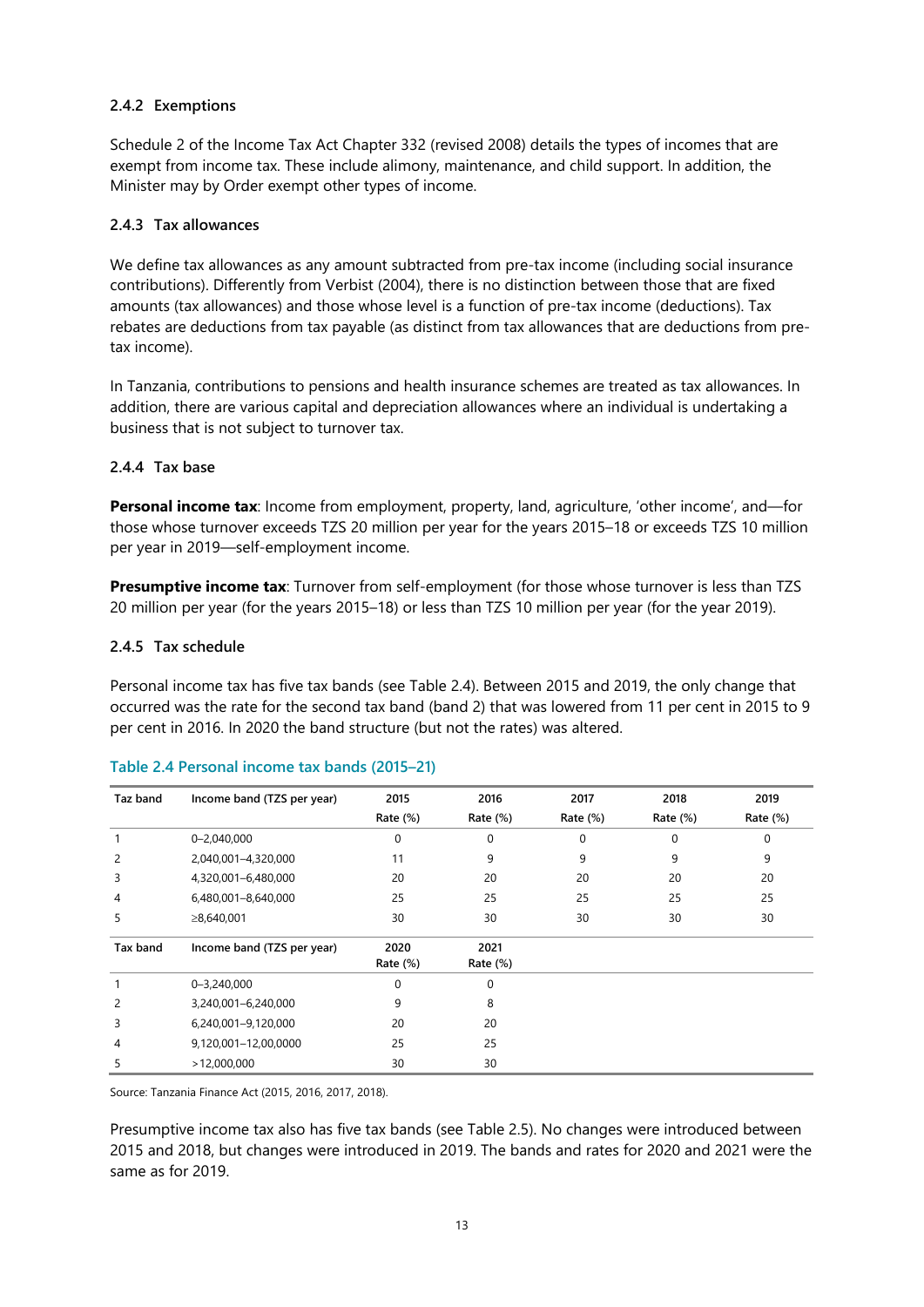| Taz band | Income band (TZS per year) | Rate $(\%)$ | Income band (TZS per year) | Rate $(\%)$ |  |  |
|----------|----------------------------|-------------|----------------------------|-------------|--|--|
|          | 2015-18                    |             | 2019-21                    |             |  |  |
|          | $ 0 - 4,000,000 $          | 0           | 0-4.000.000                | 0           |  |  |
|          | 4,000,001-7,500,000        | 3.0         | 4,000,001-7,000,000        | 3.0         |  |  |
|          | 7,500,001-11,500,000       | 3.8         | 7,000,001-11,000,000       | 3.0         |  |  |
| 4        | 11,500,001-16,000,000      | 4.5         | 11,000,001-14,000,000      | 3.0         |  |  |
|          | 16,000,001-20,000,000      | 5.3         | 14.000.001-100.000.000     | 3.5         |  |  |

#### <span id="page-17-1"></span>**Table 2.5 Presumptive income tax bands (2015–21)**

Source: Tanzania Finance Act (2015, 2016, 2017, 2018, 2019).

#### **TAZMOD notes**

Personal income tax for account cases and for those in receipt of income from salaries and wages is treated as a single policy in TAZMOD as the rules are the same. For employed persons, simulation of personal income tax is restricted to those in the formal sector.

Withholding tax is not taken into account in TAZMOD because it is a payment administration mechanism rather than a tax (see Leyaro et al. 2015: 23–5).

#### <span id="page-17-0"></span>**2.5 Indirect taxes**

#### **2.5.1 VAT (tva\_tz)**

#### **Tax unit**

The tax unit is the household. VAT is simulated based on family purchases of goods and services.

#### **Exemptions**

VAT-exempted items are listed in the Value Added Tax Act 2014. These include supplies and imports of certain agricultural implements (e.g. tractors), agricultural inputs (e.g. fertilizers), livestock (e.g. cattle and swine), basic agricultural products (e.g. unprocessed fish), certain food items (e.g. rice and maize flour), fisheries implements, bee-keeping implements, dairy equipment, approved medicines, items for people with special needs, educational materials and services, types of healthcare provision, immovable property, certain petroleum products, and the supply of financial services.

#### **Tax base**

VAT is applied to transactions of certain goods and services.

#### **Tax schedule**

The standard rate of VAT is 18 per cent.

#### **TAZMOD notes**

The tax unit for the purposes of the VAT policy in TAZMOD is the household. VAT is simulated based on the household's purchases of goods and services. A total of 940 purchasable items are listed in the income list 'il\_exp\_vat01', with zero-rated or VAT-exempt items shown as 'n/a'—this income list relates to the HBS 2017–18, as the COICOP codes comprise those provided in that dataset. For earlier years, there is a different income list which was constructed using COICOP codes from the earlier HBS. An extension (switch) within the model determines which income list to use, depending on the user's selection of the dataset.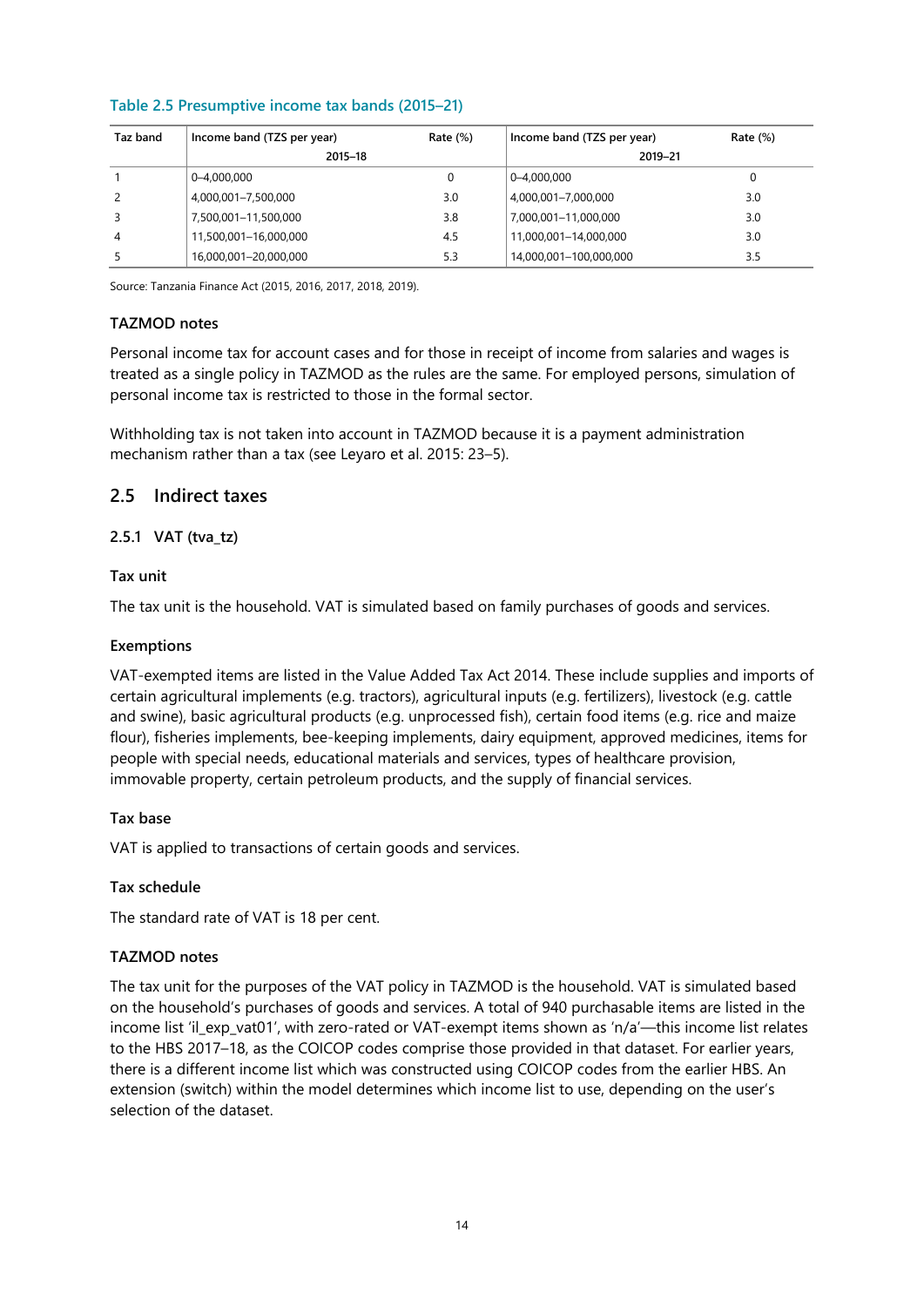Using the HBS 2017–18, it is possible to identify purchases of sanitary towels (COICOP code x1213118). These were zero-rated in 2018 but were assigned the standard rate of VAT in 2019, and this has been reflected in the 2018 and 2019 systems in TAZMOD.

#### **2.5.2 Excise duty (tex\_tz)**

#### **Tax unit**

The tax unit is the household. Excise duty is simulated based on family purchases of goods and services.

#### **Tax base**

Excise duty is payable on items specified in the Excise (Management and Tariff) Act, Chapter 147 (revised edition 2008).

### **Tax schedule**

The Fourth Schedule of the Excise (Management and Tariff) Act, Chapter 147 (revised edition 2008) lists the excise duty payable on different items. However, this is updated annually.

#### **TAZMOD notes**

Excise duty is only simulated for certain items in TAZMOD (alcoholic drinks, tobacco products, and vehicle fuel including fuel levy).

Given that VAT is payable on the cost of these certain items *after* excise duty, a decision was made to simulate excise and VAT for these items in the same TAZMOD policy.

# <span id="page-18-0"></span>**3 Data[7](#page-18-2)**

# <span id="page-18-1"></span>**3.1 General description**

The TAZMOD database has been drawn from the Tanzania HBS 2017–18 (MoFP-PED and NBS 2019), a cross-sectional survey that was conducted by the National Bureau of Statistics (NBS) (Table 3.1). The survey was conducted for mainland Tanzania to obtain updated information on poverty and living standards.

The survey was undertaken in Swahili, but the questionnaire is also available in English. It captures data on household expenditure and consumption; household members' demographics, income, education, economic activities, and health status; ownership of consumer goods and assets; housing structure and materials; household access to services and facilities; and food security. The survey is representative at national level and at regional level<sup>[8](#page-18-3)</sup>, and for urban and rural areas.

<span id="page-18-2"></span><sup>7</sup> **This section provides details about the preparation of the HBS 2017–18 dataset. For details about the preparation of the previous dataset, HBS 2011–12 (NBS 2012), please refer to the previous country report (Leyaro et al. 2018).** 

<span id="page-18-3"></span><sup>8</sup> **There are 26 regions in mainland Tanzania. The sample design used in previous rounds of the HBS was developed to allow estimates at regional level (NBS 2019).**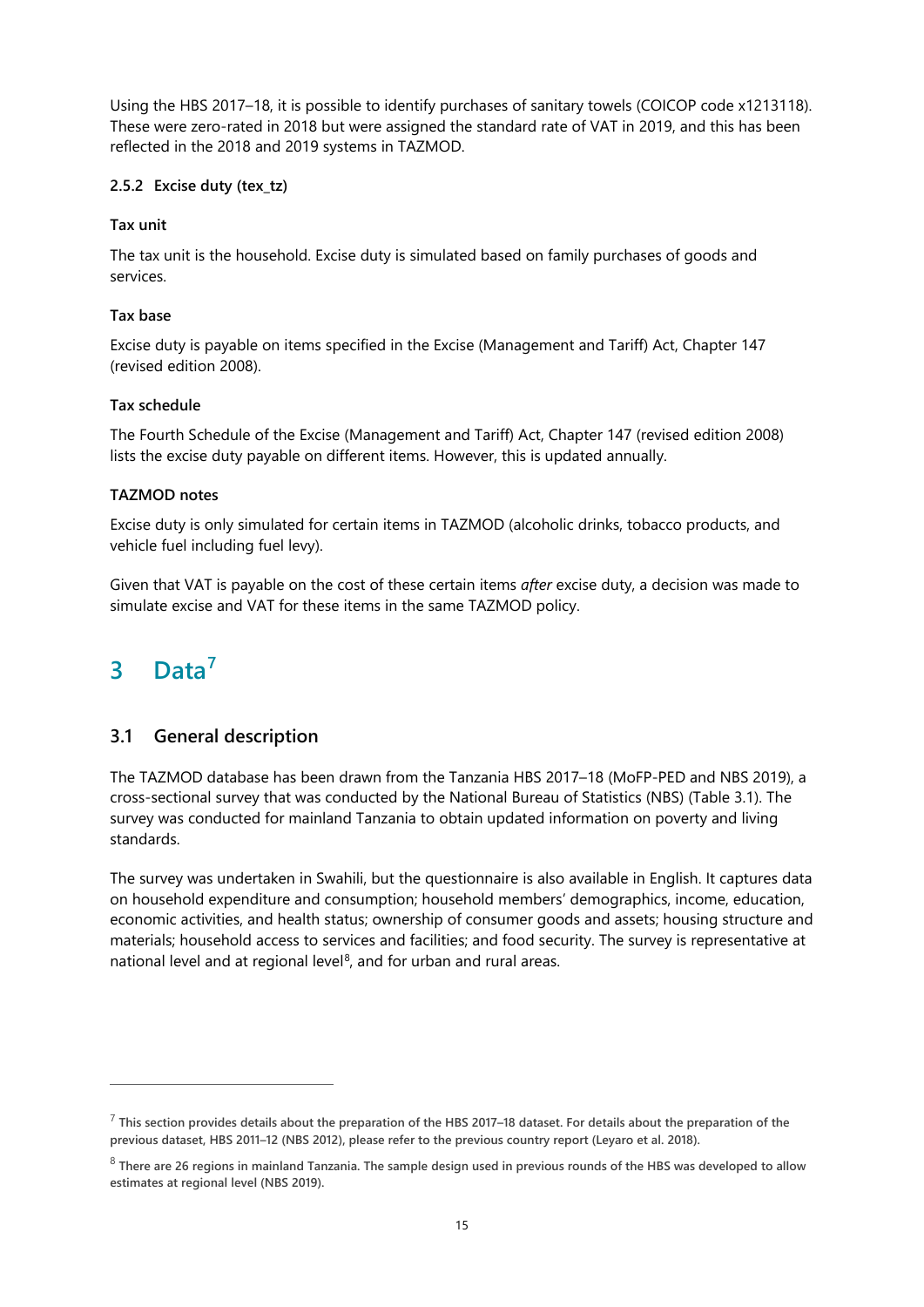#### <span id="page-19-1"></span>**Table 3.1 TAZMOD database description**

| Original name           | Household Budget Survey                                       |
|-------------------------|---------------------------------------------------------------|
| Provider                | National Bureau of Statistics                                 |
| Year of collection      | $2017 - 18$                                                   |
| Period of collection    | December 2017-November 2018                                   |
| Income reference period | The previous month or year before the first date of interview |
| Sample size             | 45,926 individuals and 9,465 households                       |
| Response rate           | 99%                                                           |

Note: For further details about the survey, see NBS (2019).

Source: Authors' compilation.

HBS 2017–18 has been analysed by the NBS (2019), with analysis focusing on poverty relevant indicators.

The sampling was undertaken as a two-stage cluster sample design: 'The first stage involved selection of enumeration areas (primary sampling units—PSUs) from the 2012 Population and Housing Census (2012 PHC) Frame. A total of 796 PSUs (69 from Dar es Salaam, 167 from Other Urban Areas, and 560 from Rural Areas) was selected. The NBS carried out a listing exercise in which households residing in selected PSUs were freshly listed to update the 2012 PHC list before selecting households. The second stage of sampling involved systematic sampling of households from the updated PSUs list. A sample of 12 households was selected from each selected PSU. All household members, regardless of their age, who were usual members of the selected households, and all visitors who were present in the household on the night before the survey interview, were eligible for the survey.' (MoFP-PED and NBS 2019: 3).

Households are defined within the HBS as individuals who normally live and eat their meals together.<sup>[9](#page-19-2)</sup> The household head is identified by the household as the person who holds the role of decision maker and controls the welfare of the household.

# <span id="page-19-0"></span>**3.2 Data adjustment**

#### **3.2.1 General data adjustments**

The survey was supplied directly by the NBS as 72 separate data files that were merged with appropriate linkage variables. These varied by data file depending on the files to be merged and the availability of linkage variables within the files. The linkage variables utilized were: *HHID* (household ID); *interview\_\_id* (long form interview identification number); *interview\_\_key* (short form interview identification number); and a unique identifier created from *interview\_\_key* and *TUS\_\_id*.

No cases were dropped, although three cases did not have any data other than geographical information, weight, and information about the household head. These cases were retained to keep the total number of households at 9,465, and certain identifier and demographic variables were manually imputed for these cases (see Section 3.3).

There were four cases from Section 23 on crops that could not be matched with the main person file (using *interview\_\_key*), so the information was disregarded.

<span id="page-19-2"></span>**<sup>9</sup> On the challenge of defining a household in the Tanzanian context, see Randall and Coast (2015).**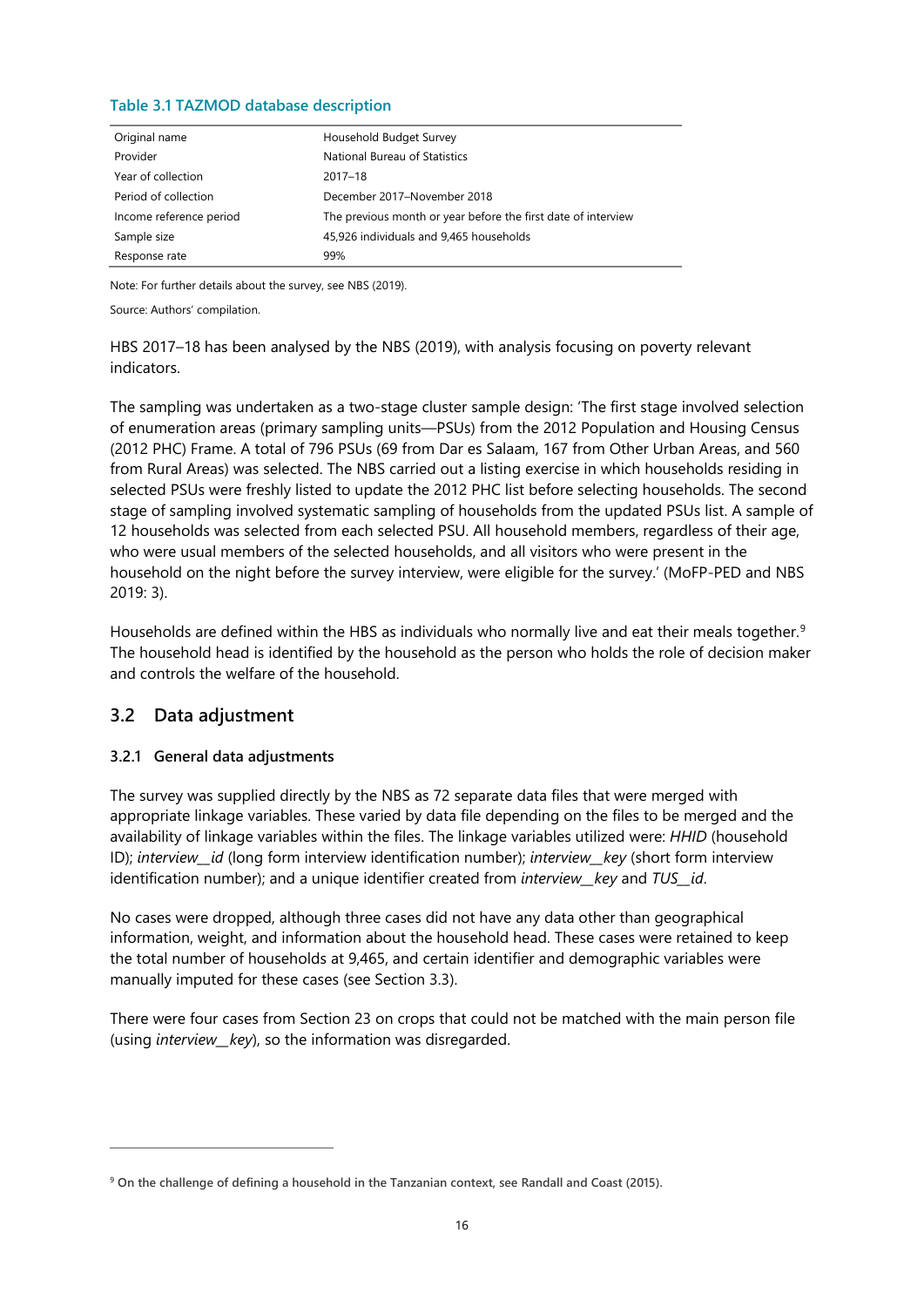#### **3.2.2 Income shocks resulting from the COVID-19 pandemic**

Policy systems for years 2018–20 in TAZMOD v2.5 use Household Budget Survey (HBS) data from 2017–18. This means that incomes and consumption expenditures in the 2020 policy system are not adjusted downwards automatically despite the economic shock resulting from the COVID-19 pandemic.

For the courtesy of the user, TAZMOD v2.5 includes a new definitional policy, 'lma\_tz', that applies relevant shocks 'on-model' in 2020. When the policy is set 'on' (default in the 2020 policy system), a portion of workers in each industry transitions from paid employment to unemployment with zero market income. Household consumption expenditures are adjusted downwards accordingly based on absolute reductions in disposable income.

The adjustment is achieved by applying the 'transition shares' listed in Table 3.2 to randomly selected workers in each sector. The transition shares are derived from changes in each industry's GDP from its counterfactual value for 2020, computed based on the pre-pandemic, 2017–19 linear trend (see Lastunen 2022 for detailed information on the methodology). The GDP shocks are used as a proxy for average losses of market income in each sector. Specifically, it is assumed that the size of the proportional GDP shock in a given sector is equivalent to the share of workers who transition to unemployment with zero market income.

Note that the GDP shocks capture not just the pandemic but also other industry-level economic developments that took place in 2020 and deviated from pre-pandemic trends. Accordingly, the related labour market transitions and shocks apply to the entire year of 2020.

Additional details of the derivation of the GDP shocks (sectoral transition shares) and the modelling of income shocks are available in a separate technical note by Lastunen (2022). It is useful to emphasize that this particular method to modelling on-model shocks in TAZMOD is based on several assumptions, equivalent in all SOUTHMOD models, that the user is free to amend.[10](#page-20-0)

Finally, subject to the availability of sectoral GDP data, future versions of TAZMOD will also introduce on-model shocks for the 2021 system year. Individual-level survey data will eventually become available that can be used to underpin the model, making it possible to account for the pandemic without separate on-model adjustments.

<span id="page-20-0"></span>**<sup>10</sup> Among other assumptions made in the current implementation of on-model shocks, only market income ('yem', 'yse', and 'yag', items that make up the 'earnings' income list) is reduced. Furthermore, farm income ('yag') is only reduced for formal workers in the agricultural sector who have other sources of earnings ('yem' or 'yse'). The user can change the related parameters or rely on alternative assumptions. Lastly, any sector-level positive shocks are not taken into account.**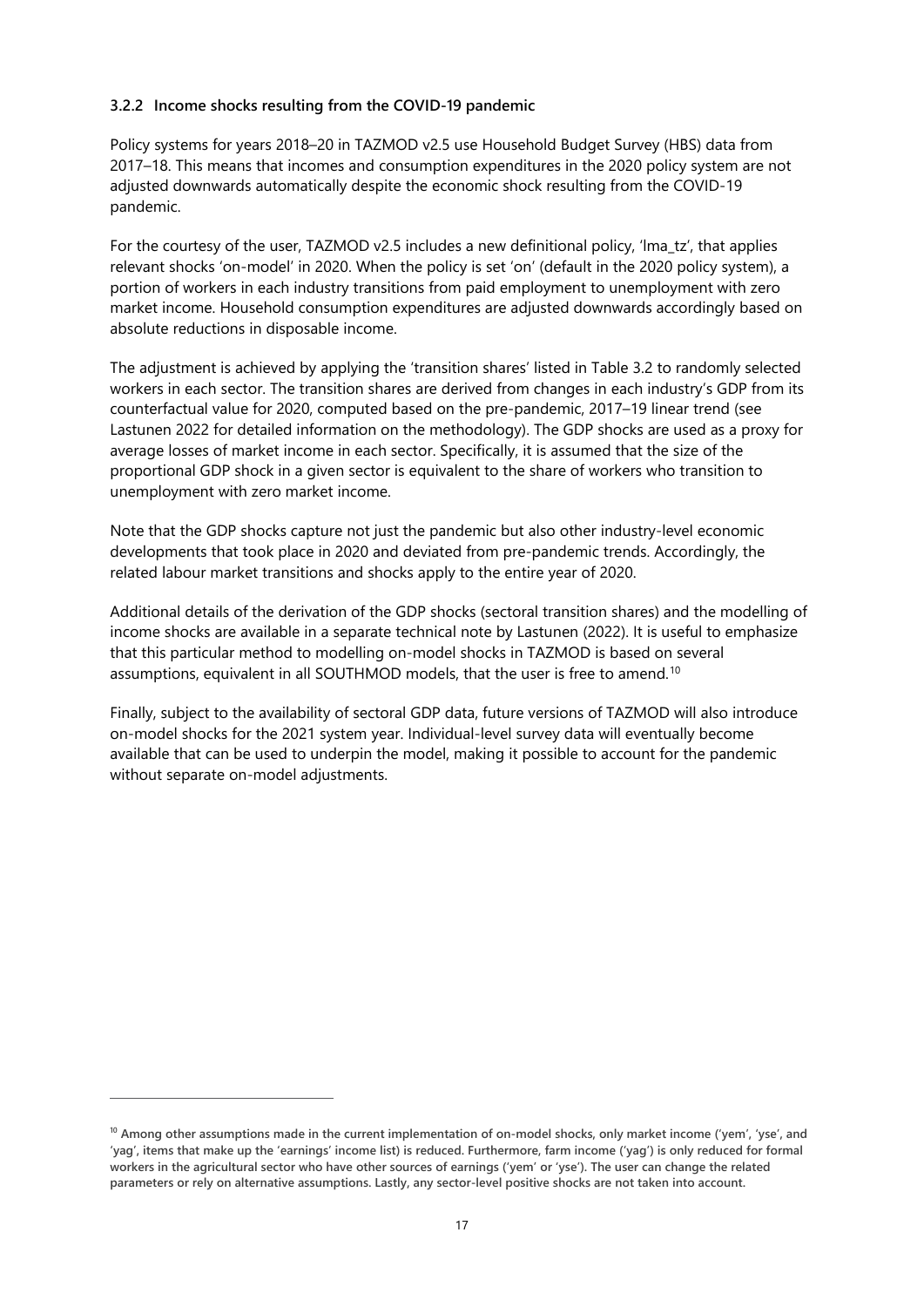| Industry number (lindi00) | Industry                                         | <b>Transition share</b> |
|---------------------------|--------------------------------------------------|-------------------------|
| $\mathbf{1}$              | Agriculture                                      | $\Omega$                |
| 2                         | Mining and quarrying                             | $\Omega$                |
| 3                         | Manufacturing                                    | 0.00338                 |
| 4                         | Electricity                                      | 0.02726                 |
| 5                         | Water                                            | 0.00020                 |
| 6                         | Construction                                     | 0                       |
| 7                         | Trade and repair                                 | 0.01750                 |
| 8                         | Accommodation and restaurants                    | 0.13219                 |
| 9                         | Transport and storage                            | 0.00094                 |
| 10                        | Information and communication                    | 0                       |
| 11                        | Financial and insurance activities               | 0                       |
| 12                        | Public administration                            | 0                       |
| 13                        | Professional scientific and technical activities | 0                       |
| 14                        | Administrative and support services              | 0                       |
| 15                        | Real estate                                      | $\Omega$                |
| 16                        | Education                                        | 0.01641                 |
| 17                        | Health                                           | 0                       |
| 18                        | Other services                                   | 0.02098                 |

<span id="page-21-1"></span>**Table 3.2: Transition shares from paid employment to unemployment with no market income**

Source: Authors' compilation.

# <span id="page-21-0"></span>**3.3 Imputations and assumptions**

The data as provided by the NBS did not contain any derived variables. Consistency checks were undertaken at the stage of the data collection (MoFP-PED and NBS, 2019).

It was determined from the derived variable *hhhrel* (relationship to head of household) that the three cases mentioned above with missing information for most variables were the head of household. Therefore, four derived variables relating to the head of household—*hhhage* (head of household's age), *hhhsex* (head of household's sex), *hhhmarst* (head of household's marital status), and *hhheduc* (head of household's education)—could be used to populate the demographic variables *dag*, *dgn*, *dms,* and *deh,* respectively, for these cases. Individual and household identifiers were then assigned to these individuals in the variables *idperson* and *idhh*.

Five cases did not have any information on age in either the variable *S1\_4* (age of respondent) or *calc\_age* (calculated age from date of birth). For these cases, the ages were manually imputed using information about relationship to head of household and presence/ages of children.

The possible responses to the question on marital status (*S1\_7*) are: monogamous married, polygamous married, living together, separated, divorced, never married, widow, and not stated. For the 14,064 cases with a missing (not stated) value, 99.8 per cent were aged below 14 years. Tanzania's Marriage Act sets the minimum age for marriage as 18 years for boys and 15 years for girls (with parental consent), but both girls and boys can marry at 14 years of age with the court's permission. Any cases with a missing value who were under 14 years were recoded as single in the *dms* variable. In addition, 19 children under 14 who were coded as married in the *dms* variable (11 living together, 8 monogamous married) were recoded as single. Any cases with a missing value who were spouses of the head of household were recoded as married in the *dms* variable. For the remaining cases the data were examined, and marital status was imputed as either single or married.

In two households the head was absent, and therefore a replacement head had to be identified for the variable *dhh*. In both cases the spouse of the head of household was regarded as the head.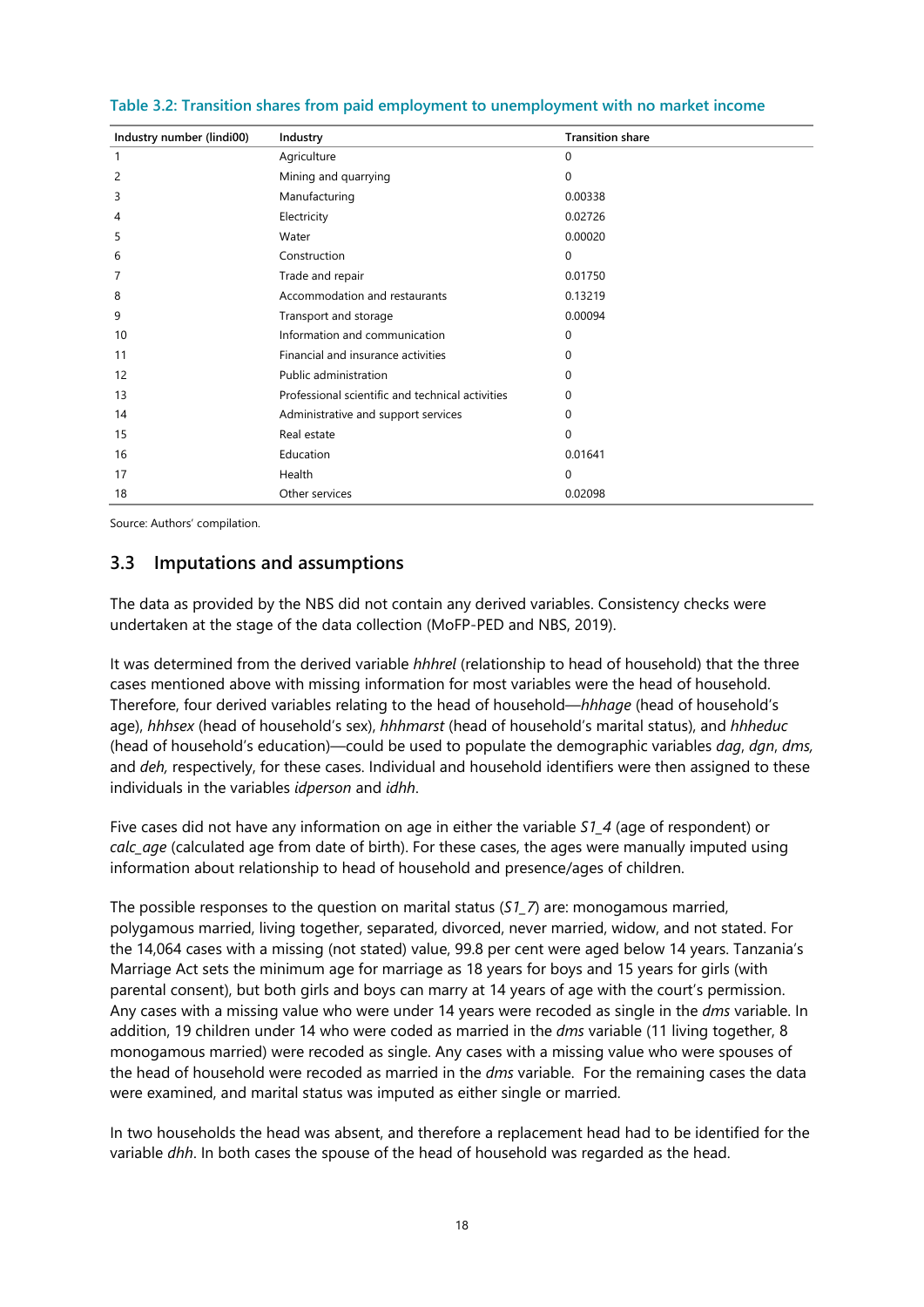The *idpartner* variable could only be constructed using the relationship to head of household variable (*S1\_1*). For polygamous marriages, the senior wife (i.e. spouse with lowest *memid*, who was usually the oldest wife) was identified and defined as the partner. Because of a lack of information about partners in the dataset, there were 2,563 individuals aged 14 or over who were recorded as married or living together for whom a partner could not be identified.

The compulsory variables *idfather* and *idmother* were created using the variables *S2\_1A* and *S2\_6A,* which give the line number of the father/mother. A large number of children under 18 were missing the information for *idfather*/*idmother*. Some additional cases were captured where *idfather*/*idmother* was missing but the child was assigned as the son/daughter, stepson/stepdaughter, or adopted son/daughter of the household head. After this step, there were just 11 cases where an *idfather* could not be identified where the father is living in the household (according to *S2\_1*). However, in total there were 7,549 cases below 18 years of age where *idfather* could not be coded. The same process was undertaken for *idmother*, leaving just 46 cases where an *idmother* could not be identified where the mother is living in the household (according to *S2\_6*), and 4,980 children under 18 in total where *idmother* could not be coded. Combining *idfather* and *idmother* into *idparent* revealed that 3,583 children had neither an *idfather* nor an *idmother*. All children without a value for *idfather* or *idmother* were assigned to either the male or female household head as the majority of them were grandchildren or other close relative of the household head. At the end of this process there were eight 'loose children', all of whom are head of household and therefore could not be assigned a value for *idparent*.

Several income variables contained obvious anomalies and were cleaned, specifically income from employment, income from self-employment, and income from agriculture. These cleaning steps are documented below along with the other adjustments made to the data.

Employment income in the HBS is separated into 'main job' and 'secondary job', along with a periodicity variable that specifies whether the money was paid monthly or weekly. There were ten cases (for main job) where the periodicity was not stated and so the employment income was set to zero. Unlike in the previous HBS, there is not a variable in the dataset which details the number of months worked in the previous 12 months which could be used to adjust employment income. Income from primary and secondary jobs was summed, and this was then capped at the 90<sup>th</sup> percentile (of cases with employment income) in each occupational class (*loc*). The following boxplots document the progression from no capping, through capping at the 99<sup>th</sup>, 95<sup>th</sup>, and 90<sup>th</sup> percentiles in order to show how the decision was reached to cap at the  $90<sup>th</sup>$  percentile. When capping at the  $90<sup>th</sup>$  percentile, the majority of outliers<sup>[11](#page-22-0)</sup> of *yem* within each occupational category disappear.

<span id="page-22-0"></span>**<sup>11</sup> Defined in Stata as values more than 1.5 times the interquartile range distant from either the upper or lower quartile.**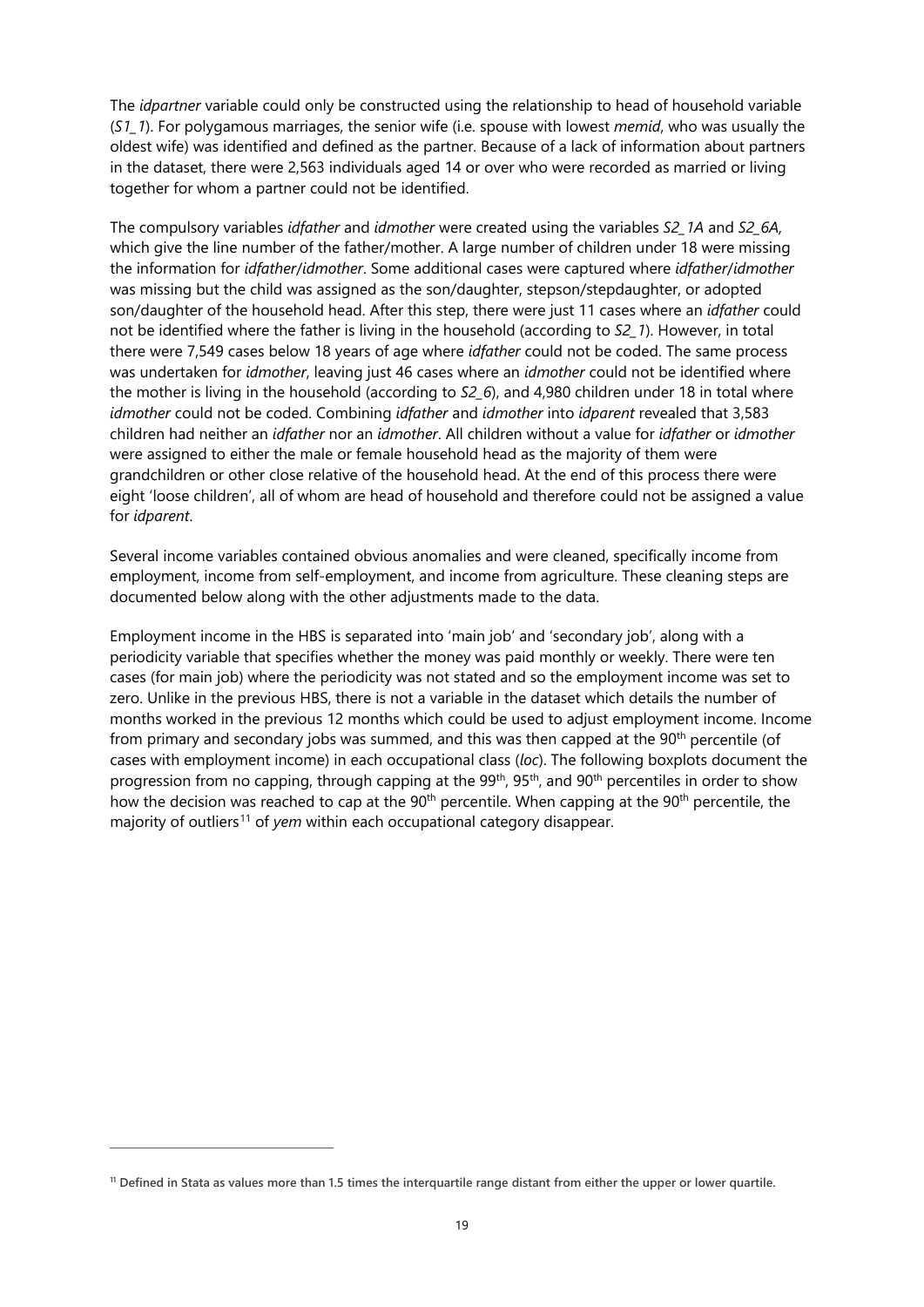

### <span id="page-23-0"></span>**Figure 3.1: Boxplots of employment income (yem) by occupational class with yem capped at different percentiles (of cases with yem)**

Key: 0. Armed forces; 1. Senior officials and managers; 2. Professionals; 3. Technicians and associate professionals; 4. Clerks; 5. Service and sales workers; 6. Skilled agricultural; 7. Craft and trades workers; 8. Plant and machine operators; 9. Elementary occupations; -1. Not applicable; -9. Not specified.

Source: Authors' elaboration of TAZMOD input data.

Income from employment was assumed to be net pay (the question asks 'How much in cash was the respondent paid from his/her main job?') and was converted to employment gross income (*yem*) using a technique described below.

In order to calculate net taxable income for self-employed income (*yse*), it was necessary to deduct expenses from sales. Unfortunately, this was dealt with only at a monthly level and so a large number of negative values were generated where expenses exceeded sales in that particular month. However, many of these cases will be covered by presumptive tax (a tax on turnover, which does not require information on expenses). *Yse* was capped at the 90<sup>th</sup> percentile (of cases with *yse*) within CPC (major) code (*S10\_02\_1c*). The following boxplots again show how the outliers largely disappear when capping at the 90<sup>th</sup> percentile.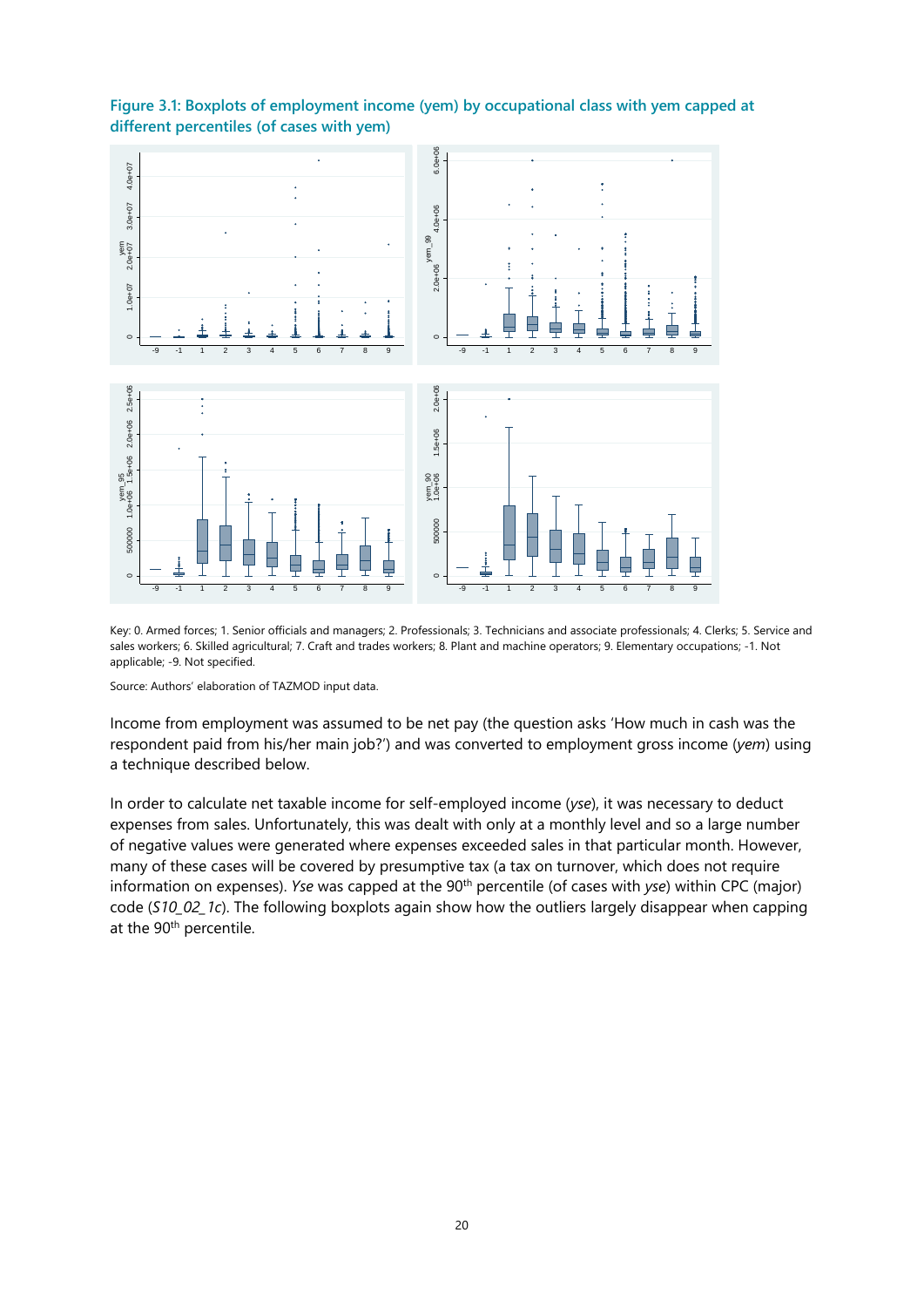

<span id="page-24-0"></span>**Figure 3.2: Boxplots of self-employment income (yse) by CPC code with yse capped at different percentiles (of cases with yse)**

Key: 0. Agriculture, forestry, and fishery products; 1. Ores and minerals; electricity, gas, and water; 2. Food products, beverages, and tobacco; textiles, apparel, and leather products; 3. Other transportable goods, except metal products, machinery, and equipment; 4. Metal products, machinery, and equipment; 5. Constructions and construction services; 6. Distributive trade services; accommodation, food, and beverage serving services; transport services; and electricity, gas, and water distribution services; 7. Financial and related services; real estate services; and rental and leasing services; 8. Business and production services; 9. Community, social, and personal services.

Source: Authors' elaboration of TAZMOD input data.

Income from agriculture (*yag*) is the sum of crop and livestock sales minus the sum of crop and livestock costs, which again generated a large number of negative values. *Yag* was also capped at the 90<sup>th</sup> percentile (of cases with *yag*), with a similar pattern seen with the outliers (boxplots not presented here as there is only one category).

Other income paid to children was deemed to be maintenance and excluded from *yot* but rather included in *yot01*.

Cleaning steps were also undertaken on the expenditure data to remove some anomalies. The values for two items were set to zero as they were deemed implausible: one household with expenditure on catering services at events costing TZS 433,355,010 (approximately US\$ 188,415) and one household with expenditure on a motorcycle costing TZS 150,000,000 (approximately US\$ 65,217) (monthly values). Information on expenditure is collected in the diary and main questionnaire, and for a number of items (identified by COICOP code) there is information in both the diary and the questionnaire. If both sets of information are included, then expenditure will be double counted for these items. Expenditure information obtained from the diary had reportedly been cleaned and therefore was given priority over the questionnaire data. Each expenditure item was capped at the 95<sup>th</sup> percentile (of cases with a value for that COICOP code), except for the food items which are taken exclusively from the diary and therefore had already been cleaned.

VAT and Excise duty (where applicable) were removed from expenditure items so that expenditure is brought into the model ex-VAT and Excise. This simplifies the modelling of indirect taxes on the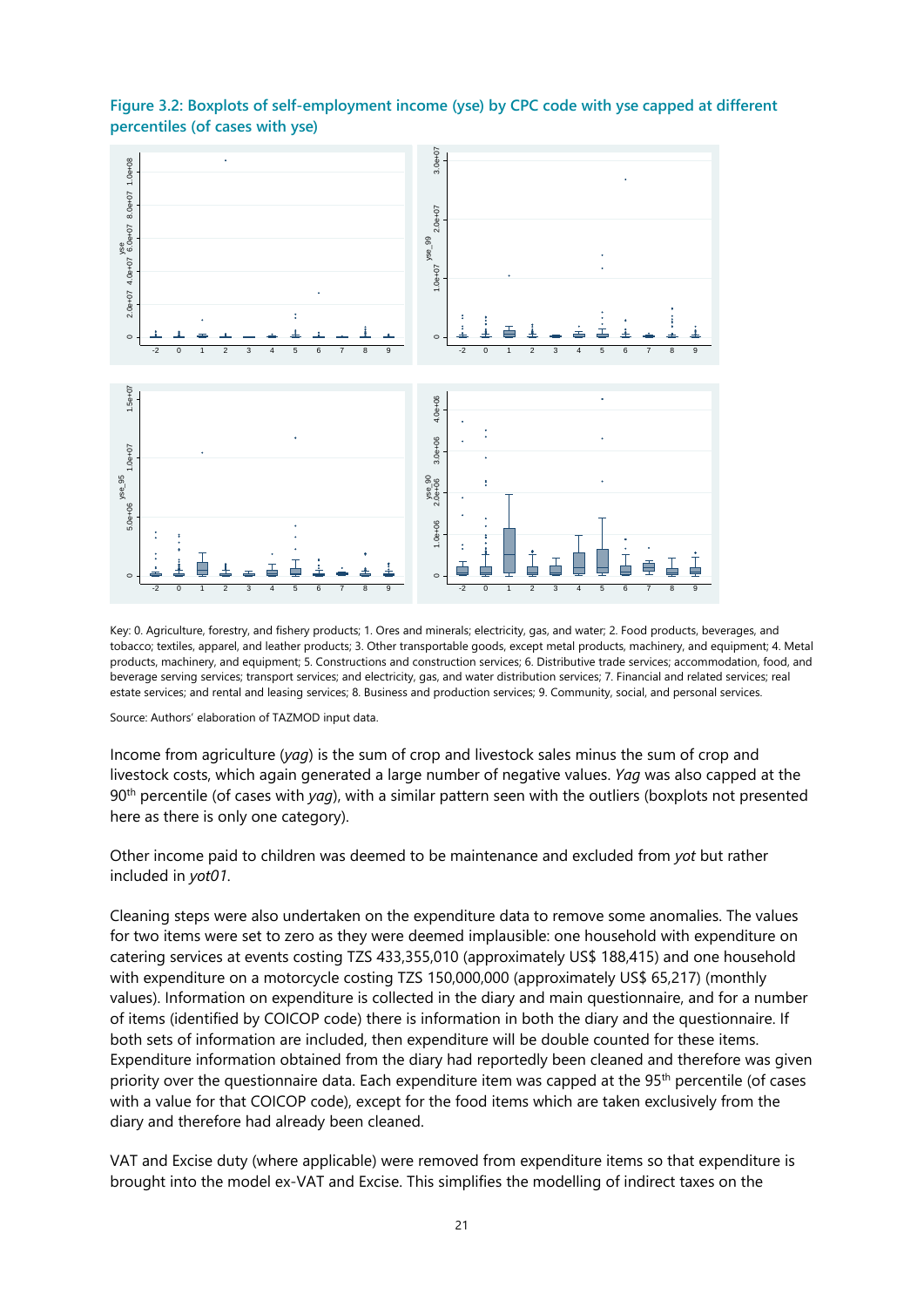model. The VAT and Excise duty removed are carried into the model as the variables for imputed VAT (*tvaiv)* and imputed Excise duty (*texiv)*. Any cigarettes, tobacco, or petrol expenditure and quantity values were set to zero where the base expenditure, after having subtracted the quantity-based excise, yielded a negative figure.

Although the diary data had been cleaned, there were some issues identified with the cleaned unit variable. In the cleaned unit variable, units are expressed as either 'kilogram or litre' (value 1) or 'units' (value 2). Whether the unit should be 'kilograms or litres' depends on the item in question (e.g. kilograms for tobacco, litres for liquids), while 'units' will only apply to cigarettes. For some instances of wine, spirits, and beer, 'units' were specified instead of 'litres'. In these cases, 'units' were treated as 'litres' for liquids.

For the correct functioning of estimates of Consumption Poverty using the Statistics Presenter application within the model, an imputed income tax variable was also imputed, and a number of other variables were constructed (see DRD).

### **3.3.1 Time period**

The survey data were collected between December 2017 and November 2018. Income data were gathered in relation to the previous month or year before the first date of interview.

### **3.3.2 Gross incomes**

The HBS does not contain information about gross employment income. It had been hoped that it would be possible to use the Labour Force Survey (LFS) to generate a net-to-gross ratio for employment income (by area and employment type) which could be applied to the HBS data. However, following enquiries with the NBS and scrutiny of the LFS data, it was ascertained that the LFS does not capture information on net incomes, so this option was not possible.

Therefore, an alternative approach had to be applied in order to obtain a net-to-gross ratio for employment income within the HBS. This involved computing net income for a series of gross incomes using the information on tax bands, tax rates, and health insurance employee contribution rates (i.e. reverse-engineering the tax system). Grossing-up factors were calculated accordingly for various income bands.

#### **3.3.3 Disaggregation of harmonized variables**

It was not necessary to disaggregate composite variables for the TAZMOD dataset.

# <span id="page-25-0"></span>**3.4 Updating**

To account for any time inconsistencies between the input dataset and the policy year, uprating factors are used. Each monetary variable (i.e. each income component) is updated to account for changes in the non-simulated variables that have taken place between the year of the data and the year of the simulated tax–benefit system. Uprating factors are generally based on changes in the average value of an income component between the year of the data and the policy year.

The list of uprating factors as well as the sources used to derive them can be found in Table 3.3.

The NBS was approached for the appropriate consumer price index data. They provided the team with separate indices for food items and non-food items, rebased to December 2015. Given that the Tanzanian financial year runs from 1 July to 30 June, a decision was made to uprate the model to a time point of 1 July in each year and the uprating indices have been adjusted accordingly.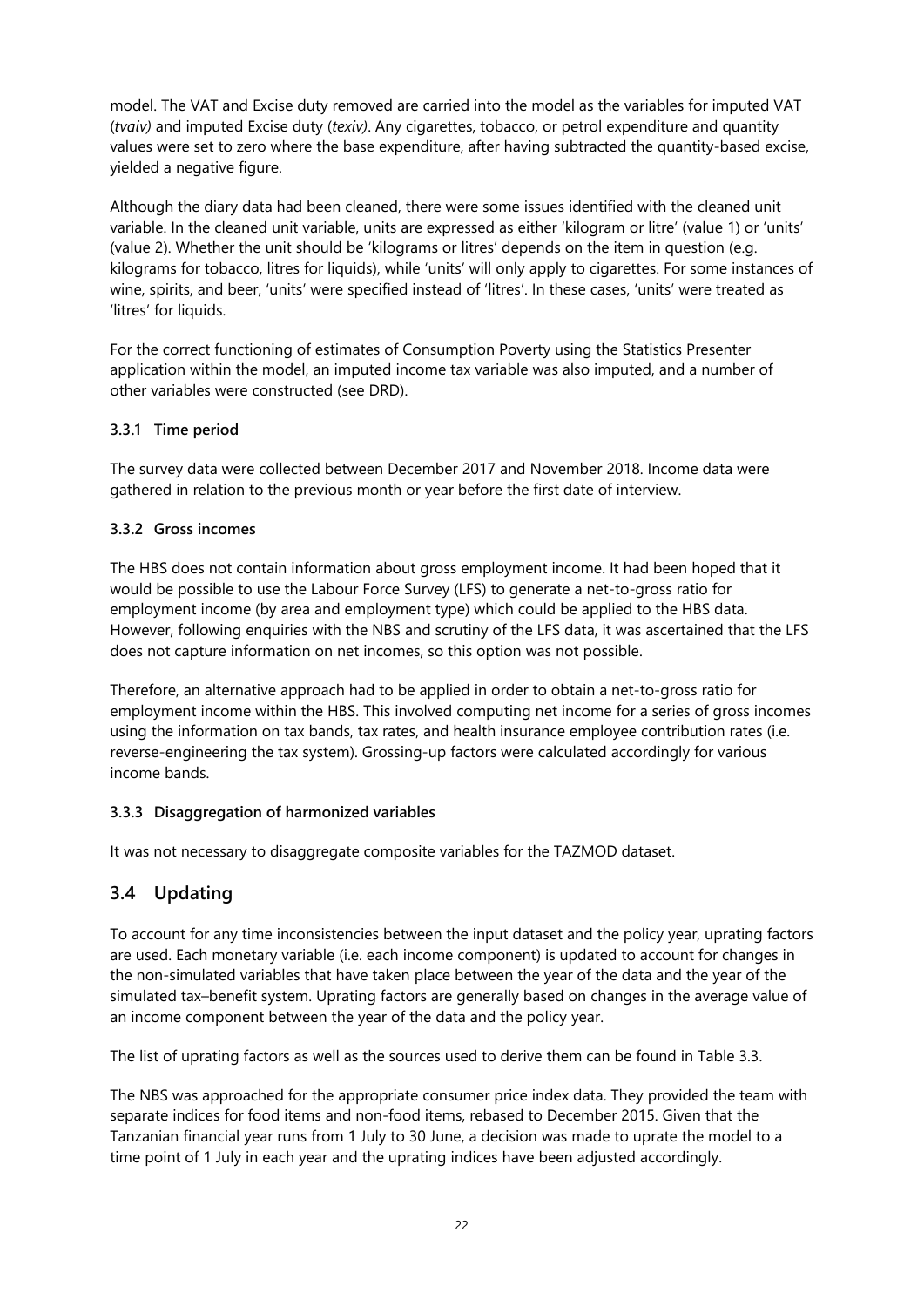# <span id="page-26-0"></span>**3.5 Consumption levels**

Consumption levels are based on the original reported consumption levels in the input data (xhh). These levels are uprated from the base year to the policy year and adjusted by absolute changes in disposable income from the base year to the policy year.

The change in disposable income takes into account changes in market incomes (e.g. COVID-related decreases in earnings) as well as changes in benefits and contributions. The underlying assumption is that changes in disposable incomes lead to the same changes in consumption levels. In recognition of the fact that there may be some consumption of own-account produced food, in cases where the base year disposable income is higher than the disposable income in the policy year, a proportion of the original consumption is assumed to be unaffected. This proportion is assumed to be 25 per cent of the original consumption following Tschirley et al. (2015).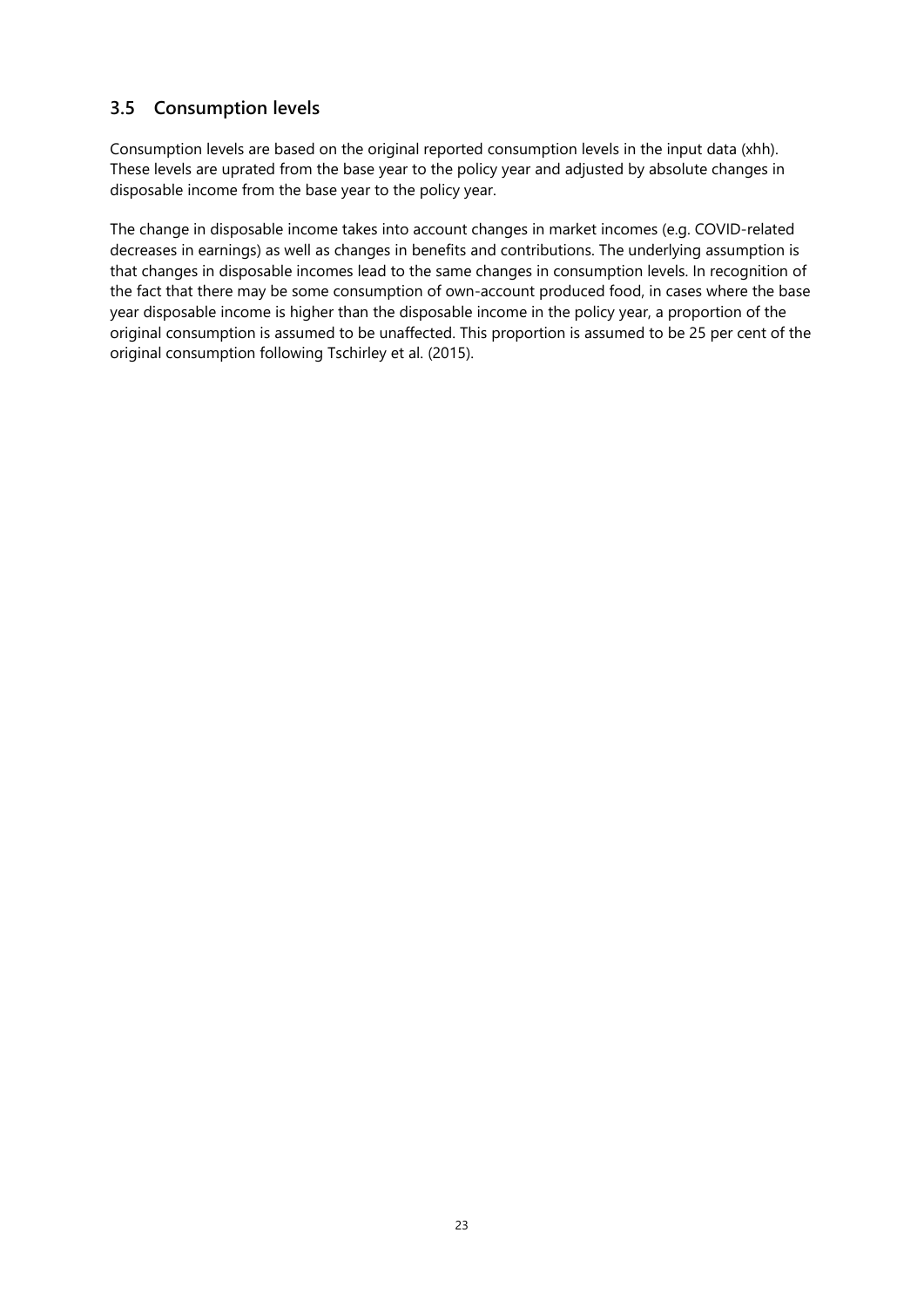| Index                                     | Constant name    | Values of the raw indices |       |       |       |       |       |       |       | Income components uprated by the<br>index | <b>Notes</b> |                                                                                                     |                                         |
|-------------------------------------------|------------------|---------------------------|-------|-------|-------|-------|-------|-------|-------|-------------------------------------------|--------------|-----------------------------------------------------------------------------------------------------|-----------------------------------------|
|                                           |                  | 2011                      | 2012  | 2013  | 2014  | 2015  | 2016  | 2017  | 2018  | 2019                                      | 2020         |                                                                                                     |                                         |
| Overall CPI<br>(Base Dec<br>$2020 = 100$  | \$f_CPI_Overall  | 58.19                     | 67.34 | 72.41 | 77.15 | 82.13 | 86.31 | 90.77 | 93.77 | 97.25                                     | 100.49       |                                                                                                     | Rebasing involved<br>methodology change |
| Food CPI (Base<br>Dec 2020=100)           | \$f_CPI_Food     | 50.59                     | 60.88 | 66.1  | 71.3  | 78.52 | 84.49 | 92.04 | 94.62 | 97.35                                     | 101.03       | Food                                                                                                |                                         |
| Non Food<br>CPI (Base Dec<br>$2020 = 100$ | \$f_CPI_Non_Food | 66.95                     | 73.63 | 79.02 | 82.91 | 84.05 | 86.75 | 89.49 | 93.27 | 97.18                                     | 100.27       | Non-food                                                                                            |                                         |
| Alcohol<br>CPI (Base Dec<br>$2020 = 100$  | \$f_CPI_Alcohol  | 62.26                     | 73.5  | 82.28 | 86.14 | 88.81 | 93.66 | 95.87 | 96.68 | 100.2                                     | 100.34       | Alcohol                                                                                             | Same as for tobacco                     |
| Tobacco<br>CPI (Base Dec<br>$2020 = 100$  | \$f CPI Tobacco  | 62.26                     | 73.5  | 82.28 | 86.14 | 88.81 | 93.66 | 95.87 | 96.68 | 100.2                                     | 100.34       | Tobacco                                                                                             | Same as for alcohol                     |
| Fuel (Base Dec<br>$2020 = 100$            | \$f_CPI_Fuel     | 42.71                     | 49.67 | 56.08 | 63.92 | 62.6  | 67.18 | 73.08 | 86.64 | 94.67                                     | 100.09       | Energy and fuels-combining<br>electricity and other fuels for use at<br>home with petrol and diesel |                                         |

# **Table 3.3 Raw indices for deriving TAZMOD uprating factors**

<span id="page-27-0"></span>Note: CPI, consumer price index.

Source: Authors' compilation, based on information supplied by NBS (2014a, 2014b) and from NBS website.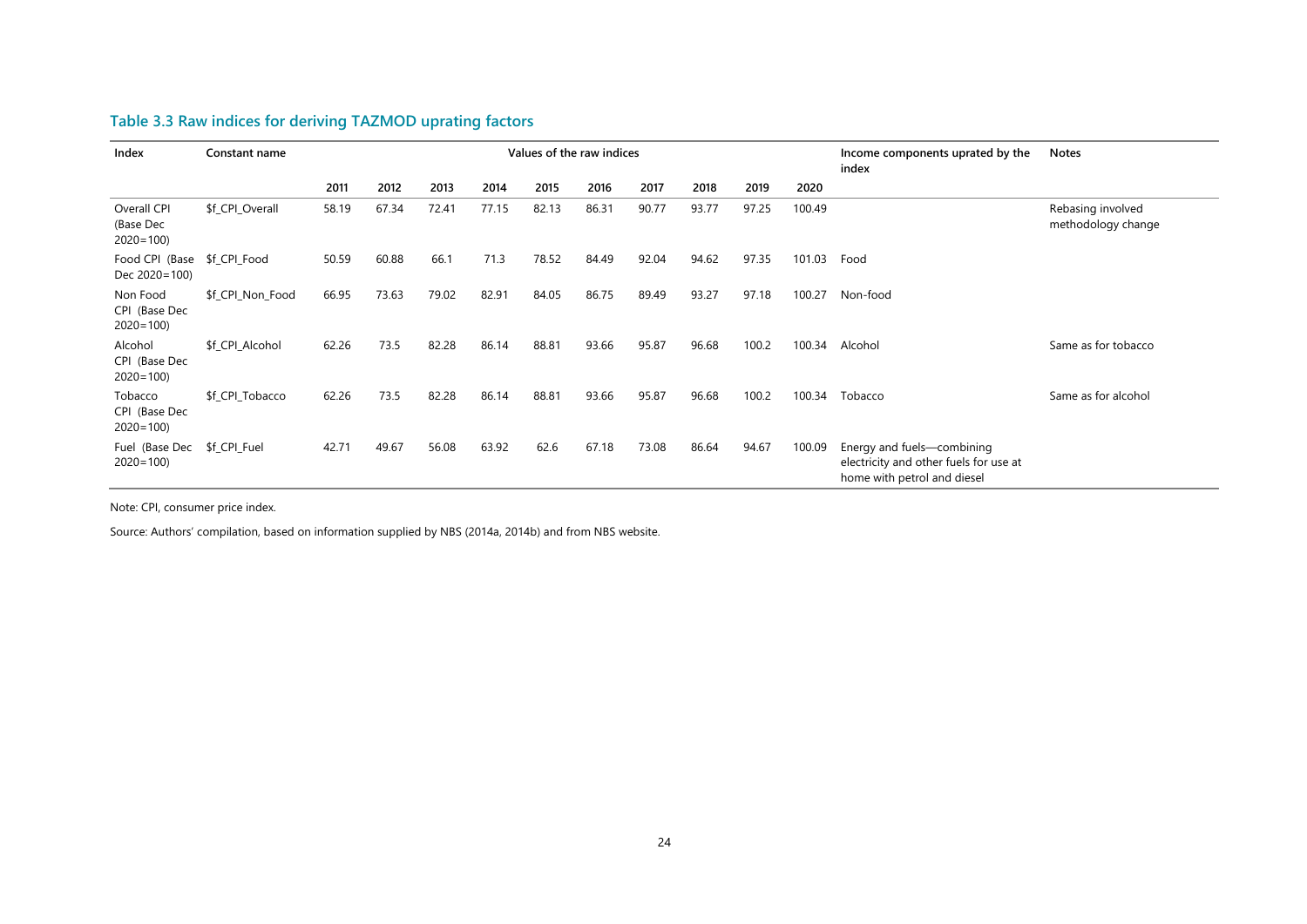# <span id="page-28-0"></span>**4 Validation**

# <span id="page-28-1"></span>**4.1 Aggregate validation**

TAZMOD results have been validated against external benchmarks where feasible. The main discrepancies between TAZMOD results and external benchmarks are discussed in the following subsections. Factors that may explain the observed differences are also discussed.

Validation data for the years 2012 and 2015–17, which are compared against TAZMOD outputs using an underpinning dataset derived from the HBS 2011–12, can be found in Leyaro et al. (2019). The focus is therefore mainly on validation data for 2018–20.

### **4.1.1 Validation of incomes inputted into the simulation**

It was not possible to validate the number of recipients of various types of market income in the input dataset using external statistics, nor the aggregate annual amounts of various types of market income. It was also not possible to assess the extent to which non-simulated policies are adequately captured.

#### **4.1.2 Validation of outputted (simulated) incomes**

Table A2 in Annex 1 compares the number of recipients of various types of simulated benefits/number of payers of simulated taxes or simulated social insurance contributions in TAZMOD with external statistics. The external figures for PSSN were obtained at household level and so reported simulations are also presented at household level—for 2020, TAZMOD simulates 73 per cent of the reported number of beneficiary households. There are several reasons why the simulated and reported numbers of beneficiary households may differ (see Wright et al., 2019). The simulated number of NHIF contributors in TAZMOD is much higher than the reported number of contributors in 2019 (223 per cent of the reported figure), falling to 158 per cent in 2020. The over-simulation will partly be due to the fact that the NHIF policy is applied in TAZMOD to all formal sector employees and not just certain occupational classes.

Table A3 compares the simulated and published aggregate yearly amounts for the simulated taxes and benefits in 2018–20. For direct taxes in 2020 (i.e. presumptive tax plus PAYE plus those who prepare accounts) TAZMOD simulates 105 per cent of the figure provided by the TRA. The external figure is calculated as the sum of TRA's totals for Direct tax from Domestic Revenue (Individuals plus PAYE) plus Direct Tax from Large Taxpayers (PAYE). However, in addition, TRA report separately direct tax payable on rent and interest. The amount for these items cannot be broken down between individual and corporate recipients. The simulated tax includes tax on rent and interest payable by individuals. This will explain, in part, why the model simulates over 100% of direct taxes. Moreover, the TRA reported figures are on a "cash flow" basis rather than an "accrual" basis whereas the model computes on "accrual" basis. This means that the TRA figures and those in the model will not be strictly comparable.

As can be seen, TAZMOD simulates much higher employer and employee contributions to NHIF than the reported figures. Again, this will partly be due to the fact that the policy in TAZMOD is applied to all formal sector employees and not just certain occupational classes.

TAZMOD simulates only 6 per cent of excise duty in 2019, rising to 13 per cent in 2020. The external figure for excise duty is the sum of domestic revenue from Excise on spirits, wine & liquor, and cigarettes, plus income from the Fuel Levy, plus the sum of revenue from Large Tax Payers from Excise on beer, cigarettes, and Spirits & Konyagi. The fuel levy inflates the external validation figure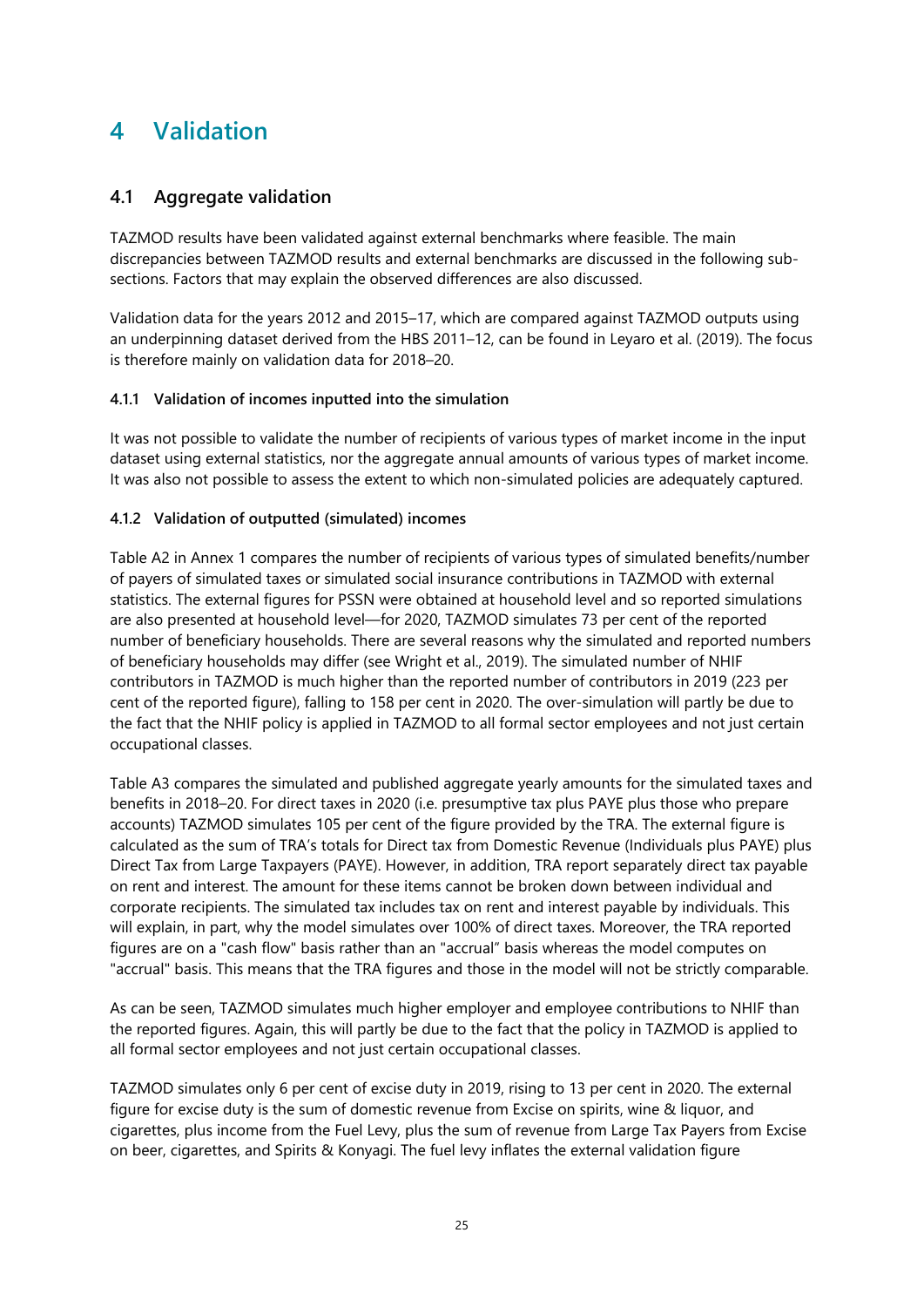considerably, and in practice the main payers of the fuel levy will not be captured in the HBS as they will be commercial operators.

Finally, TAZMOD over-simulates VAT for 2018, 2019, and 2020 (135, 132, and 137 per cent of revenue, respectively). The external figure for VAT is the sum of 'VAT-local' from the Domestic Revenue Department and from the Large Taxpayer Department less VAT Refunds. As with income tax it is worth noting that the VAT is reported by TRA on a "cash flow" basis rather than an "accrual" basis and hence the large impact of VAT refunds.

# <span id="page-29-0"></span>**4.2 Income distribution**

In Tanzania, poverty analysis is undertaken using consumption data, so the income-based poverty analysis of the TAZMOD output data will differ greatly from the published figures, but the consumption-based poverty analysis is similar to the published figures. The coefficients for the Adult Equivalence Scale used by the NBS are shown in Table 4.1.

| Age (years) | Male | Female |
|-------------|------|--------|
| $0 - 2$     | 0.40 | 0.40   |
| $3 - 4$     | 0.48 | 0.48   |
| $5 - 6$     | 0.56 | 0.56   |
| $7 - 8$     | 0.64 | 0.64   |
| $9 - 10$    | 0.76 | 0.76   |
| $11 - 12$   | 0.80 | 0.88   |
| $13 - 14$   | 1.00 | 1.00   |
| $15 - 18$   | 1.20 | 1.00   |
| $19 - 59$   | 1.00 | 0.88   |
| $60+$       | 0.88 | 0.72   |

<span id="page-29-2"></span>**Table 4.1 Coefficients for the Adult Equivalence Scale**

Source: NBS (2014b: 52).

#### **4.2.1 Income inequality**

In Tanzania, inequality is measured with reference to consumption, not income. Table A4 in Annex 1 shows the TAZMOD Gini coefficients for 2018–20 (0.38), which is the same as the published Gini coefficient using the HBS 2017–18. Using income data, the Gini coefficient in 2020 was 0.71.

#### **4.2.2 Poverty rates**

Table A5 in Annex 1 shows that using the TAZMOD output data for 2020, 26.5 per cent of the population were in basic needs poverty, and 8.2 per cent were in food poverty, using consumption data. Income-based poverty levels are much higher at 65.7 per cent for basic needs poverty and 58.7 per cent for food poverty in 2020.

# <span id="page-29-1"></span>**4.3 Summary of 'health warnings'**

As far as we have been able to ascertain, the income data in the HBS 2011–12 and HBS 2017–18 datasets have not been used previously for research purposes. Although some data cleaning processes have been undertaken, there are several ways in which this work could be extended.

Every effort has been made to collate the precise tax and benefit rules, but this was difficult to achieve and has been an iterative process.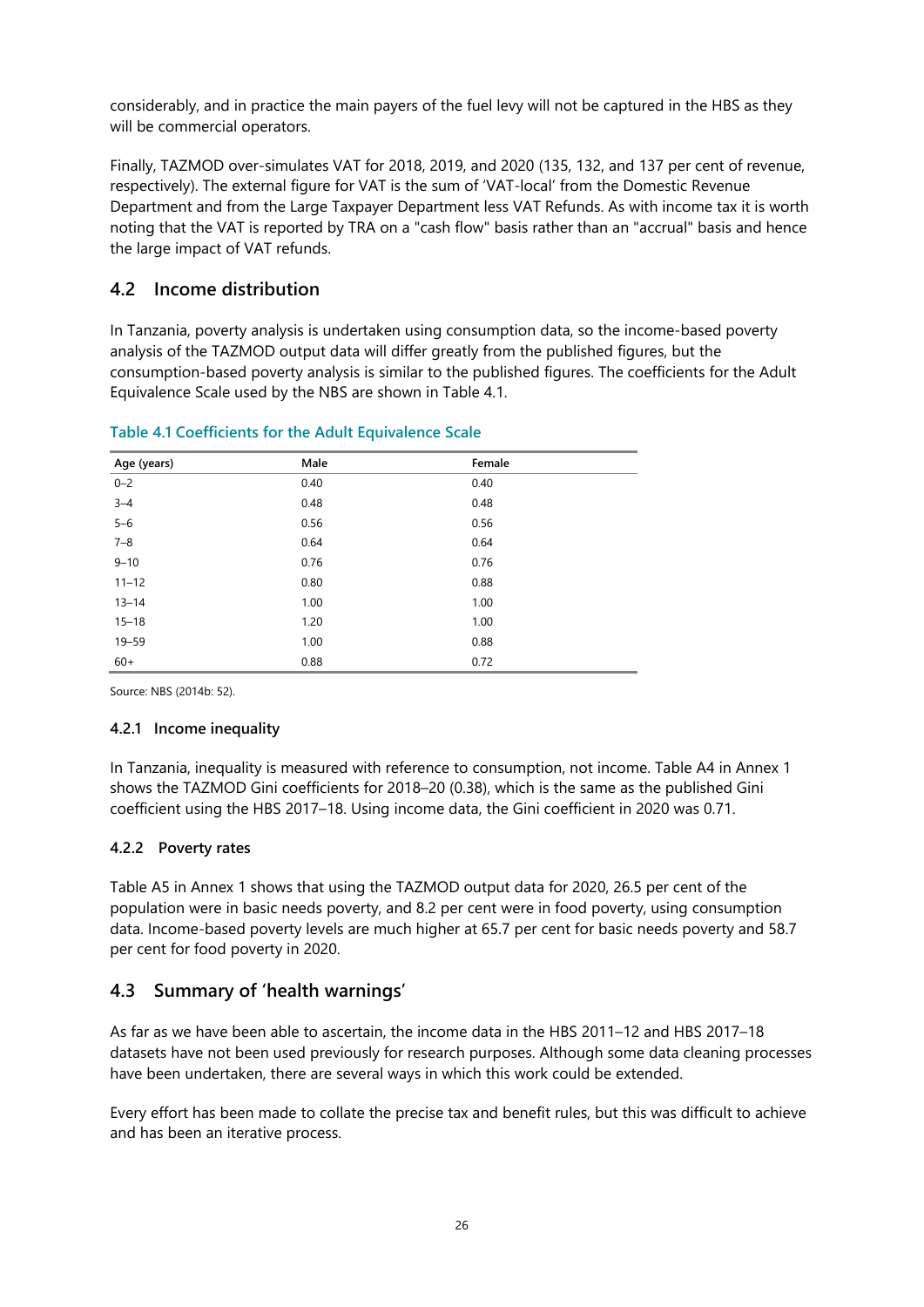# <span id="page-30-0"></span>**References**

- Arndt, C., V. Leyaro, and K. Mahrt (2014). 'Multi-dimensional Poverty Analysis for Tanzania: First Order Dominance Approach with Discrete Indicators'. WIDER Working Paper 2014/146. Helsinki: UNU-WIDER. <https://doi.org/10.35188/UNU-WIDER/2014/867-4>
- Arndt, C., L. Demery, A. McKay, and F. Tarp (2015). 'Growth and Poverty Reduction in Tanzania'. WIDER Working Paper 2015/51. Helsinki: UNU-WIDER. [https://doi.org/10.35188/UNU-WIDER/2015/940-4.](https://doi.org/10.35188/UNU-WIDER/2015/940-4)
- CAG (2021). *Report of the Controller and Auditor General on the Financial Statements of National Social Security Fund (NSSF) for the Year Ended 30 June 2021*. Dodoma: Office of the Controller and Auditor General, National Audit Office.
- Government of Tanzania (1963). Tanzania Local Customary Law. Available at: [https://landwise](https://landwise-production.s3.amazonaws.com/2022/03/Tanzania_Local-customary-law-279_1963-1.pdf)[production.s3.amazonaws.com/2022/03/Tanzania\\_Local-customary-law-279\\_1963-1.pdf](https://landwise-production.s3.amazonaws.com/2022/03/Tanzania_Local-customary-law-279_1963-1.pdf) (accessed April 2017).
- Howland, R.J., and A. Koenen (n.d.). 'Divorce and Polygamy in Tanzania'. *Social Justice*, Paper 15. Available at: [http://ecommons.luc.edu/social\\_justice/15](http://ecommons.luc.edu/social_justice/15) (accessed April 2017).
- Johari, C. (2018). *Implementing Agriculture Inputs Systems in Tanzania: Evidence from NAIVS*. Repoa Policy Brief PB 6/2018. Dar es Salaam: REPOA.
- Lastunen, J. (2022). 'On-Model Adjustment of Incomes During COVID-19 in SOUTHMOD Tax-Benefit Microsimulation Models'. WIDER Technical Note 2022/4. Helsinki: UNU-WIDER. <https://doi.org/10.35188/UNU-WIDER/WTN/2022-4>
- Leite, P. (2012). 'Targeting PSSN in Tanzania'. Unpublished report for TASAF, 20 June.
- Leyaro, V., E. Kisanga, G. Wright, H. Barnes, and M. Mpike (2015). 'Tax–Benefit Microsimulation Modelling in Tanzania: A Feasibility Study'. WIDER Working Paper 2015/145. Helsinki: UNU-WIDER. [https://doi.org/10.35188/UNU-](https://doi.org/10.35188/UNU-WIDER/2015/034-8)[WIDER/2015/034-8](https://doi.org/10.35188/UNU-WIDER/2015/034-8)
- Leyaro, V., E. Kisanga, M. Noble, G. Wright, and D. McLennan (2019). SOUTHMOD Country Report: Tanzania. TAZMOD v1.8 (2012, 2015, 2016, 2017, 2018). Helsinki: UNU-WIDER.
- Leyaro, V., F. Masekesa, R. Ramadhan, E. Kisanga, M. Noble, and G. Wright (2020). 'Tax–Benefit Microsimulation Modelling In Zanzibar: A Feasibility Study'. WIDER Working Paper 2020/15. Helsinki: UNU-WIDER. <https://doi.org/10.35188/UNU-WIDER/2020/772-9>
- Ministry of Labour, Youth Development and Sports (2003). 'The National Social Security Policy', January. The United Republic of Tanzania. Available at: [http://www.tccia.com/tccia/wp](http://www.tccia.com/tccia/wp-content/uploads/legal/policy/socialsecuritypolicy.pdf)[content/uploads/legal/policy/socialsecuritypolicy.pdf](http://www.tccia.com/tccia/wp-content/uploads/legal/policy/socialsecuritypolicy.pdf) (accessed April 2017).
- Ministry of Health (1999). *Community Health Fund Design*. Dar es Salaam: Ministry of Health.
- MoFP-PED and NBS (2019). *Tanzania Mainland Household Budget Survey 2017-18, Key Indicators Report*. Dodoma: Ministry of Finance and Planning—Poverty Eradication Division [Tanzania Mainland] and National Bureau of Statistics.
- Munishi, G. (2001). 'Constraints to Scaling Up Health Interventions: Country Case Study: Tanzania'. CMH Working Paper Series WG5:16. Dar es Salaam: Commission on Macroeconomics and Health. Available at: [http://library.cphs.chula.ac.th/Ebooks/HealthCareFinancing/WorkingPaper\\_WG5/WG5\\_16.pdf](http://library.cphs.chula.ac.th/Ebooks/HealthCareFinancing/WorkingPaper_WG5/WG5_16.pdf) (accessed April 2017).
- NBS (2012). *Tanzania—Household Budget Survey 2011–2012*. Ref. TZA\_2011\_HBS\_v01\_M. Dar es Salaam: Tanzania National Bureau of Statistics. Available at: [http://catalog.ihsn.org/index.php/catalog/4846/related\\_citations](http://catalog.ihsn.org/index.php/catalog/4846/related_citations) (accessed April 2017).
- NBS (2013). *2011/12 Household Budget Survey: Key Findings*. Dar es Salaam: Tanzania National Bureau of Statistics (NBS).
- NBS (2014a). 'Tanzania Household Budget Survey: Main Report 2011/12'. Dar es Salaam: Tanzania National Bureau of Statistics (NBS).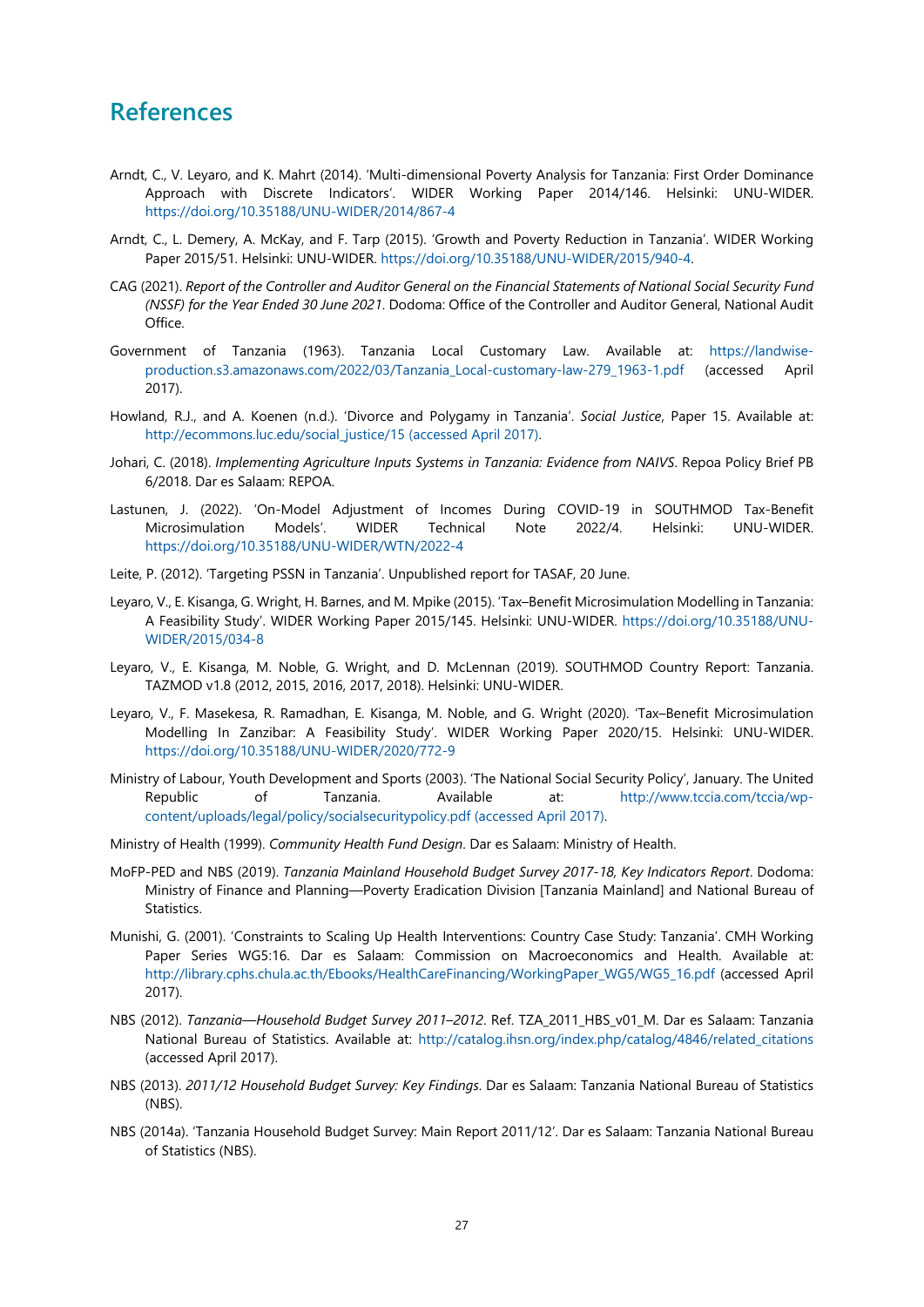- NBS (2014b). 'Tanzania Household Budget Survey: Technical Report 2011/12'. Dar es Salaam: Tanzania National Bureau of Statistics (NBS).
- NBS (2019). 'Tanzania in Figures: 2018'. Dodoma: Tanzania National Bureau of Statistics (NBS).
- NBS (2020). 'Tanzania in Figures: 2019'. Dodoma: Tanzania National Bureau of Statistics (NBS).
- NHIF (2019). 'National Health Insurance Fund Annual Report'. Dodoma: National Health Insurance Fund.
- NHIF (2021). 'The Financial Statements of National Health Insurance Fund (NHIF) for the Financial Year Ended 30<sup>th</sup> June, 2021'. Dodoma: National Health Insurance Fund.
- PSSSF (2020). *PSSSF Trustees' Annual Report for Year Ended 30th June 2020: Report of the Controller and Auditor General on the Audit of Financial Statements of the Public Service Social Security Fund (PSSSF) for the Financial Year Ended 30th June 2020*. Dodoma: Office of the Controller and Auditor General, National Audit Office. Available at: [https://www.psssf.go.tz/wp-content/uploads/2021/10/psssf\\_annual\\_report\\_2020.pdf](https://www.psssf.go.tz/wp-content/uploads/2021/10/psssf_annual_report_2020.pdf) (accessed November 2020).
- Randall, S., and E. Coast (2015). 'Poverty in African Households: The Limits of Survey and Census Representations'. *Journal of Development Studies*, 51(2): 162–77.<https://doi.org/10.1080/00220388.2014.968135>
- TASAF (2021). 'Mission Issues Paper: The Joint Implementation Support and Review Mission of the Productive Social Safety Net II (PSSN II) Program, 12-20 July 2021'. Dar es Salaam: Tanzania Social Action Fund.
- TRA (2019). 'TRA Quarterly Collection Report 2018-19'. Dar es Salaam: Tanzania Revenue Authority. Available at: <https://www.tra.go.tz/index.php/tax-collection-statistics> (accessed June 2020).
- TRA (2020). 'Skills Development Levy'. Dar es Salaam: Tanzania Revenue Authority. Available at: <https://www.tra.go.tz/index.php/skills-development-levy-sdl> (accessed June 2020).
- TRA (2021). 'TRA Quarterly Tax Revenue Collections 2020-21'. Tax Collection Statistics. <https://www.tra.go.tz/index.php/tax-collection-statistics> (accessed November 2021).
- Tschirley, D., T. Reardon, M. Dolislager, and J. Snyder (2015). 'The Rise of a Middle Class in East and Southern Africa: Implications for Food System Transformation'. *Journal of International Development*, 27(5): 628–46. <https://doi.org/10.1002/jid.3107>
- Ulriksen, M. (2016). 'The Development of Social Protection Policies in Tanzania, 2000–2015'. CSSR Working Paper 377. Cape Town: Centre for Social Science Research, University of Cape Town.
- United Republic of Tanzania (2001). 'The Community Health Fund Act'. Dar es Salaam: United Republic of Tanzania.
- Verbist, G. (2004). 'Redistributive Effect and Progressivity of Taxes: An International Comparison Across the EU Using EUROMOD'. EUROMOD Working Paper EM5/04. Colchester: Institute for Social and Economic Research, University of Essex.
- World Bank (2015). *Tanzania Mainland Poverty Assessment*. Washington, DC: The World Bank.
- Wright, G., V. Leyaro, E. Kisanga, and C. Byaruhanga (2019). 'Policy Transparency in the Public Sector: The Case of Social Benefits in Tanzania'. *International Journal of Microsimulation,* 12(1): 83–104. <https://doi.org/10.34196/ijm.00195>
- Yukich, J., L. Stuck, S. Scates, J. Wisniewski, F. Chacky, C. Festo , G. Kabulika, K. Dimoso, R. Mandike, G. Greer, N. Serbantez, E. Elisaria, W. Nyoni, D. Dadi, I. Akim, C. Lengeler, N. Brown, and H. Koenker (2020). 'Sustaining LLIN Coverage with Continuous Distribution: The School Net Programme in Tanzania'. *Malaria Journal*, 19: 158. <https://doi.org/10.1186/s12936-020-03222-8>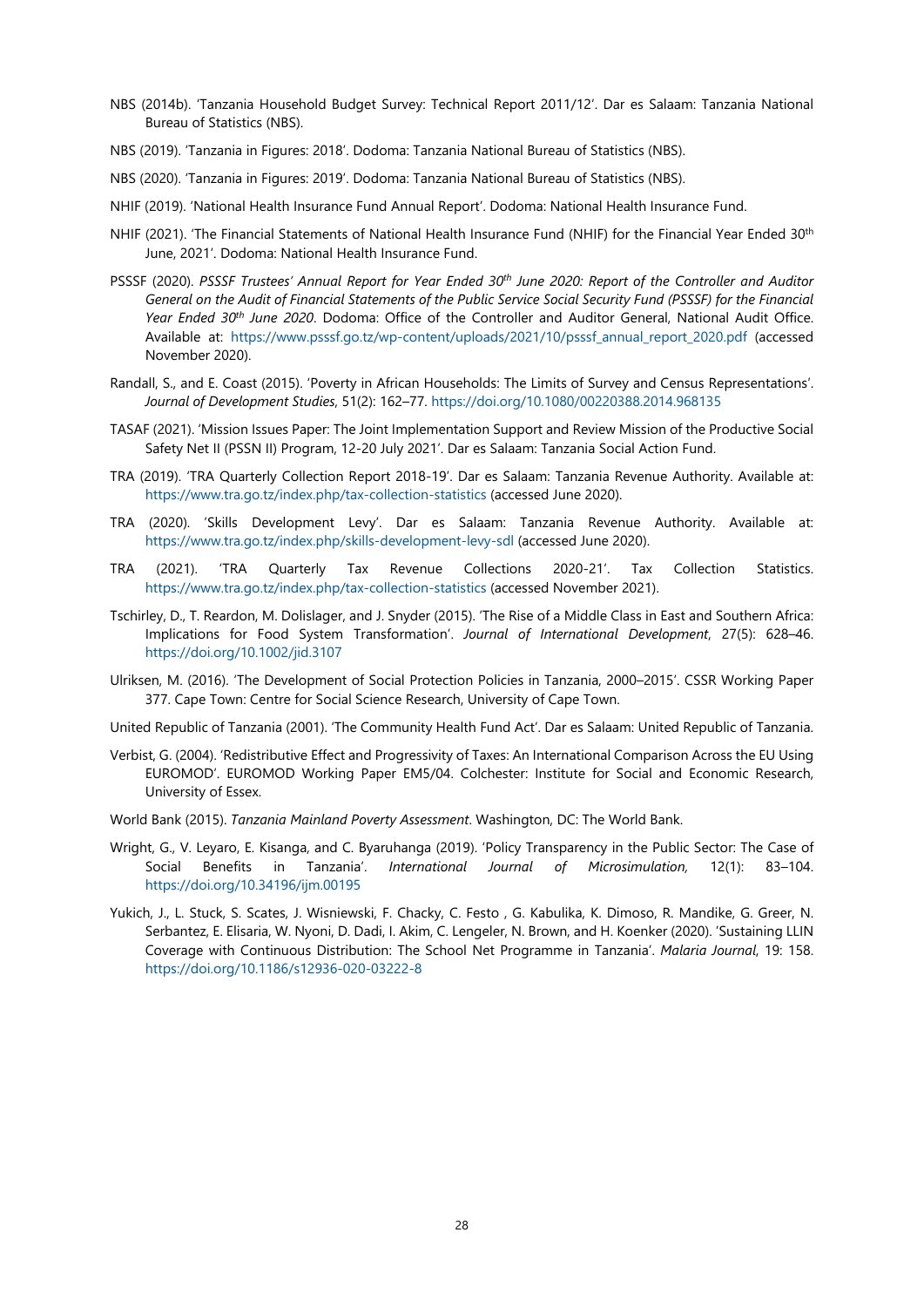#### <span id="page-32-1"></span><span id="page-32-0"></span>**Table A1 Unemployment and employment figures**

|                                     | <b>TAZMOD 2018 (A)</b> | External 2018 (B) | Ratio (A/B) |  |
|-------------------------------------|------------------------|-------------------|-------------|--|
| Number of employed individuals      | 12,374,560             | 21,984,534        | 56%         |  |
| Number of unemployed<br>individuals | 849,255                | 2.3 million       | 37%         |  |

Notes: Column A: employed individuals = weighted total of those whose employment status is 'working on own farm', 'employer or selfemployed', or 'employee' in response to the question about main status in the past 12 months, but excludes those who are 'unpaid household helper in business' and 'unpaid household helper in agriculture'. Unemployed individuals = weighted total of only those who stated that their main status in the past 12 months is 'long term unemployed', so this will exclude unemployed individuals who do not self-identify as long-term unemployed.

Source: Column A: TAZMOD version 2.1. Column B: NBS (2019: 39) and NBS (2020: 41).

#### Tables A2 and A3 are found after Tables A4 and A5.

#### <span id="page-32-2"></span>**Table A4 Income inequality**

| Year | <b>TAZMOD</b>         | External consumption-based Gini (C) |                          |
|------|-----------------------|-------------------------------------|--------------------------|
|      | Income-based Gini (A) | Consumption-based Gini (B)          |                          |
| 2012 | 0.77                  | 0.36                                | 0.34                     |
| 2015 | 0.76                  | 0.35                                | $\overline{\phantom{a}}$ |
| 2016 | 0.76                  | 0.35                                | $\overline{\phantom{a}}$ |
| 2017 | 0.76                  | 0.35                                |                          |
| 2018 | 0.71                  | 0.38                                | 0.38                     |
| 2019 | 0.71                  | 0.38                                | $\overline{\phantom{a}}$ |
| 2020 | 0.71                  | 0.38                                |                          |

Notes: TAZMOD and external source both use the same equivalence scale.

Source: Columns A and B: TAZMOD version 2.5 using HBS 2011–12 for years 2012–17 inclusive (NBS 2012) and HBS 2017–18 for years 2018–20 (MoFP-PED and NBS 2019). Column C: NBS (2013: 6) for 2012; MoFP-PED and NBS (2019: 15) for 2018.

#### <span id="page-32-3"></span>**Table A5 Poverty rates**

| Year |                                      | TAZMOD (income-based) |                                      | TAZMOD (consumption-based) |                                      | External (consumption-based) |
|------|--------------------------------------|-----------------------|--------------------------------------|----------------------------|--------------------------------------|------------------------------|
|      | <b>Basic needs</b><br>poverty<br>(A) | Food poverty<br>(B)   | <b>Basic needs</b><br>poverty<br>(C) | Food poverty<br>(D)        | <b>Basic needs</b><br>poverty<br>(E) | Food poverty<br>(F)          |
| 2012 | 69.06                                | 62.11                 | 29.90                                | 11.37                      | 28.2                                 | 9.7                          |
| 2015 | 68.93                                | 61.89                 | 30.09                                | 6.59                       | $\overline{\phantom{a}}$             |                              |
| 2016 | 68.93                                | 61.91                 | 30.11                                | 6.93                       | $\equiv$                             | -                            |
| 2017 | 68.95                                | 61.97                 | 30.21                                | 7.07                       | $\overline{\phantom{a}}$             |                              |
| 2018 | 65.52                                | 58.57                 | 26.38                                | 8.01                       | 26.4                                 | 8.0                          |
| 2019 | 65.52                                | 58.57                 | 26.40                                | 8.01                       | $\overline{\phantom{a}}$             |                              |
| 2020 | 65.72                                | 58.71                 | 26.53                                | 8.22                       | $\equiv$                             |                              |

Notes: TAZMOD and external source both use the same equivalence scale. The 2011–12 HBS food poverty line is TZS 26,085.50 per adult equivalent per month. The 2011–12 HBS basic needs poverty line is TZS 36,482 per adult equivalent per month. These figures were inflated using the CPI for the years 2015-2017 inclusive. The new food poverty line is TZS 33,748 per adult equivalent per month, and the new basic needs poverty line is TZS 49,320 per adult equivalent per month.

Source: Columns A–D: TAZMOD version 2.5 using HBS 2011–12 for 2012–17 inclusive (NBS 2012) and HBS 2017–18 for years 2018–20 (MoFP-PED and NBS 2019). Columns E and F: NBS (2014a: 97) and MoFP-PED and NBS (2019: 10).